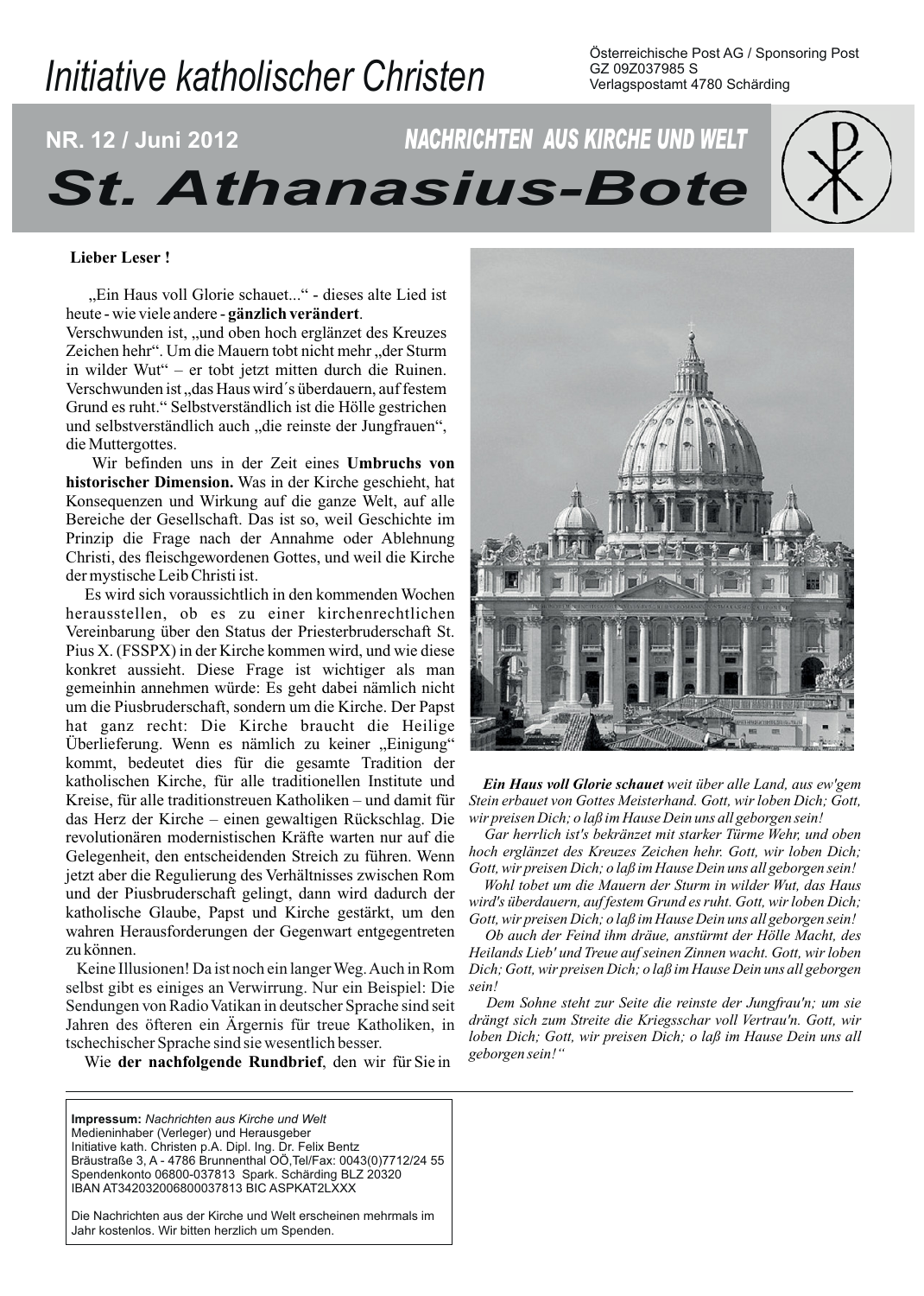Krankheit bereits bis ins Innerste der Kirche eingedrungen. die Liturgie betrifft. In der Tradition hat die katholische Kirche ein intaktes Immunsystem, jenes Immunsystem, das es gerade heute so gegenwärtige Krise der Kirche in ihrem Wesen und in ihrer dringend bräuchte.

Diese eine, heilige, katholische und apostolische Kirche ist und bleibt in ihrem Wesen heilig, trotz der Schwächen Gegensatz zu früher, bis in die Fundamente der Kirche der Glieder und auch ihrer Hirten, trotz des erschreckenden vorgedrungen. Dies äußert sich zum einen darin, daß eine Zustandes. Diese Spannung gilt es auszuhalten. Heilig ist ihr allgemeine Abkehr von der Autorität Gottes und der Stifter, heilig ist ihre Lehre, heilig sind ihre Sakramente und heilig sind ihre Ämter. Diese Kirche ist Corpus Christi Mysticum, sie verbleibt unzerstörbar bis ans Ende der Zeit.

**Kirchenkrisen** hat es in der langen Geschichte der Kirche öfters gegeben, und sie haben kaum unter 100 Jahren, ja bis zu 300 Jahren gedauert. Erwähnt sei nur der Arianismus im 4. Jh. beginnend; das "dunkle" 10. Jh. im päpstlichen Rom; die 70 Jahre Exil der Päpste in Avignon (1309-1376); anschließend die große abendländische Kirchenspaltung mit bis zu 3 Päpsten gleichzeitig. Nicht zuletzt die lutherische Revolte, die ja heute sogar innerhalb der katholischen Kirche wieder aufflammen will. Aber seltsam: Gerade wenn der Untergang der Kirche nahe schien, erhob sich die Totgesagte jedesmal wie Phönix aus der Asche. Die Feinde der Kirche und nicht zuletzt der Teufel – sie haben sich immer wieder getäuscht!

#### Die Kirche ist Corpus Christi Mysticum; diese Kirche lieben wir, wir leiden mit ihr und wir kämpfen für sie.

Eine Bitte an jeden einzelnen Leser: beten wir täglich für die Kirche. Bitten wir die großen Heiligen um ihre Fürbitte, nicht zuletzt den Kirchenlehrer Athanasius, vor allem aber Maria, die Gottesgebärerin, die Siegerin in allen Schlachten Gottes, und singen wir getrost das alte Lied mit allen seinen Strophen: "Ein Haus voll Glorie schauet..."

Wir dokumentieren hier mit wenigen Kürzungen einen "Rundbrief an die Priester und Diakone" eines deutschen Bistums, der, wie es darin heißt, "die uns allen bekannten Mißstände und Mißbräuche in Liturgie und Verkündigung einmal offen beim Namen nennt". (Die kleineren Zwischenüberschriften und der Fettdruck wichtiger Worte wurden von der Redaktion eingefügt.) Die Redaktion

# Rundbrief

S., 17. Oktober 2011, Fest der hl. Margaretha Maria Alacoque, überarbeitet und mit einem Vorwort versehen am 23. November 2011, Fest des hl. Clemens

An den Klerus des Bistums S. Exzellenzen. hochwürdige Herren Priester und Diakone, liebe Brüder im Herrn!  $(\ldots)$ 

#### **VORWORT**

Unser Brief versucht ansatzweise, eine Diskussion über die tieferliegenden Wurzeln der gegenwärtigen Kirchenkrise anzuregen, denn es handelt sich u.E. nicht lediglich um einen Verfall von Glaube, Sitte und Disziplin, den es immer wieder im Verlauf der Kirchengeschichte gab

dieser Doppelnummer dokumentieren wollen, zeigt, ist die und der diesmal in besonders schwerwiegender Weise auch

Vielmehr sind wir entschieden der Ansicht, daß sich die fundamentalen Tiefe gegenüber früheren Kirchenkrisen unterscheidet. Denn diesmal ist der Rauch Satans, im Autorität Seiner Kirche zu verzeichnen ist, was dazu führt, daß praktisch jede Gewißheit in der Kirche in Zweifel gezogen wird. Es sind also nicht mehr nur einzelne Glaubenswahrheiten betroffen, sondern mit einem Schlag alle gleichzeitig!

Die Folgen sind eine unbeschreibliche Unruhe, Verunsicherung und Verwirrung der Gläubigen und ihre Abkehr vom gesunden Glauben. Papst Johannes Paul II. sagte dazu:

"Man muß realistisch und mit tiefem Nachempfinden zugeben, daß heute zahlreiche Christen sich verloren, verwirrt, ratlos und sogar enttäuscht fühlen; mit vollen Händen sind Ideen ausgesät worden, die in Widerspruch zur offenbarten und seit jeher gelehrten Wahrheit stehen; es sind ausgesprochene Häresien ... verbreitet worden, ... man hat die Liturgie manipuliert".

# Diagnose: Autoimmunerkrankung

Zum anderen zeigt sich das Ausmaß der Krise darin, daß sich das Immunsystem der Kirche seit dem Zweiten Vatikanischen Konzil kaum noch gegen die in die Kirche eingedrungenen Fremdkörper richtet, also gegen die Irrlehren in der Kirche, sondern gegen rechtgläubige Personen und gesunde Strukturen der Kirche. Es handelt sich also um eine neue Dimension von Krankheit. vergleichbar einer Autoimmunschwäche, die erfahrungsgemäß wesentlich gefährlicher ist als eine Erkältung. Papst Paul VI. drückte dieses Phänomen am 7. Dezember 1968 folgendermaßen aus: "Die Kirche befindet sich in einer unruhigen Stunde der Selbstkritik, oder besser gesagt, der Selbstzerstörung. Es ist wie eine heftige und komplexe Zerrüttung, die niemand nach dem Konzil erwartet hätte. Mit der Kirche ist es beinahe so, daß sie sich selbst angreift."

In diesem Zusammenhang müssen wir leider die elektronische Nachricht des Herrn Generalvikar erwähnen, die er vielen Priestern kurz nach dem Versenden unseres Rundbriefes schickte und in der er versuchte, gegen die Autoren des Briefes Stimmung zu machen. Leider sind wir schon seit einem Jahr dieses Verhaltensmuster der Bistumsleitung gewohnt, weshalb unser Rundbrief ja auch nötig wurde: Anstatt sich sachlich mit den angezeigten Mißbräuchen auseinanderzusetzen und diese zu bekämpfen, geht man zu Angriffen auf die Person über, die die entsprechenden Mißbräuche zur Sprache bringt. Nach der Logik der Bistumsleitung muß offenbar nicht der sich Verfehlende gemaßregelt werden, sondern derjenige, den die Verfehlungen stören. So erfand man eine ganze Reihe haltloser Vorwürfe gegen einen Mitunterzeichner dieses Rundbriefes. Als nach einer Beschwerde beim Heiligen Stuhl all diese Vorwürfe wieder fallengelassen wurden, wurde ohne jede Begründung das vorübergehende Ruhen des Diakonendienstes festgestellt! Dieser ganze Hergang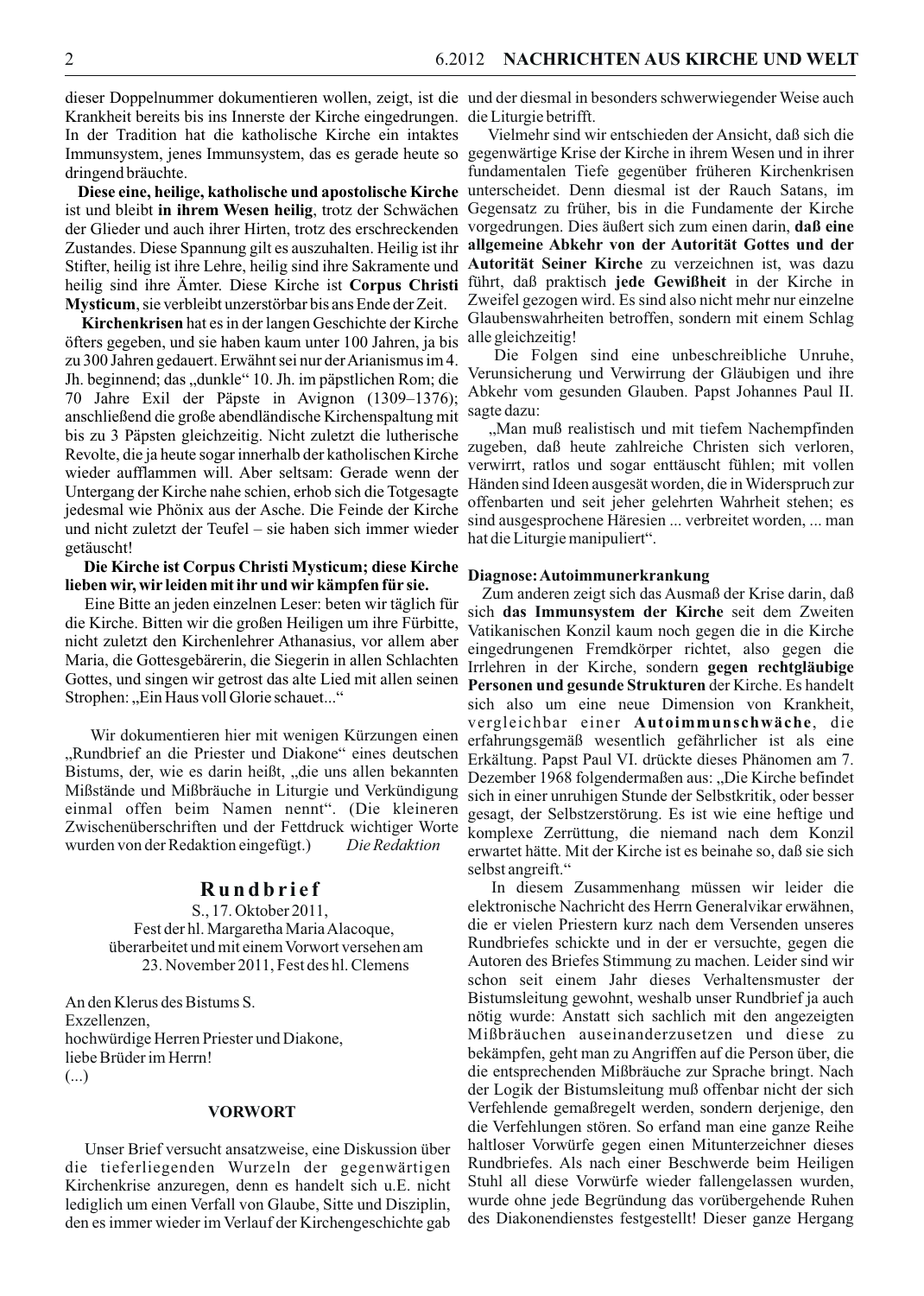wird von Herrn Generalvikar in seiner Nachricht verschwiegen und somit werden die Priester des eigenen Bistums bewußt in die Irre geführt.

Bitte urteilen Sie selbst, wie seriös auch die anderen Aussagen der Mitteilung sind. Wir können diese diffamatorische Nachricht absolut nicht akzeptieren und erwarten, daß sie in angemessener Weise richtiggestellt wird.

#### Die Kirche ist im Notstand

Um die Notwendigkeit unseres Briefes richtig verstehen zu können, muß man wissen, daß auf unsere seit Jahren erfolgten Vorstellungen bei Herrn Bischof bisher keinerlei **positive Antwort** erfolgte. So ist beispiels weise ein mehrseitiges Schreiben aus dem Jahre 2009 bis zum heutigen Tag unbeantwortet geblieben. Auch Gläubige, die um eine Feier einer tridentinischen Messe bitten, erhalten gegebenenfalls nicht einmal eine Eingangsbestätigung ihres Schreibens.

Die römischen Behörden bekennen hinter vorgehaltener Hand, daß die Kirche aufgrund der Macht der Bischofskonferenzen unregierbar geworden ist und die Wirklichkeit bestätigt dies immer von neuem. Bei all dem sind, wie auch der Brief detailliert zeigt, der Glaube und damit das Heil der Gläubigen gefährdet. Es kann kein Zweifel bestehen: Die Kirche befindet sich im Notstand! Deshalb ist unser Rundbrief voll und ganz gerechtfertigt. Der heilige Thomas von Aquin bestätigt den Glauben der Kirche, wenn er davon spricht, daß dann, wenn es sich um eine öffentliche Gefahr für den Glauben handelt, die Oberen von den Untergebenen notwendigerweise sogar öffentlich gerügt werden müssen. Ein prominentes biblisches Beispiel dafür lieferte der heilige Paulus gegenüber dem ersten Papst der Kirche, dem heiligem Petrus, als er diesem ins Angesicht und öffentlich widerstand. Wie in einem späteren Kapitel ausführlich beschrieben, gebietet es der katholische Gehorsam dann, wenn man von Oberen dazu angehalten wird, Dinge zu tun, die den Glauben der Kirche gefährden, ungehorsam zu sein. Wir dürfen das, was die Kirche immer gelehrt hat, nicht verraten. Wir haben dann nicht nur das Recht, sondern sogar die Pflicht, "Nein!" zu sagen! Der heilige Paulus sagt, daß dann, wenn er "oder ein Engel vom Himmel ... ein anderes Evangelium verkündete als das, welches" empfangen wurde, man ihm nicht zu gehorchen brauche.

Bevor der Brief den ansatzweisen Versuch macht, die theologisch-philosophischen Ursachen der heutigen Kirchenkrise auszuloten, wird das Augenmerk auf die gegenwärtigen Mißstände gelenkt. Dazu war es leider notwendig, einige konkrete Beispiele anzuführen. Wir halten einen Spiegel in das Bistum, beschreiben, was dabei sichtbar wird und sagen, falls nötig, daß dies dem Willen Unseres Herrn Jesus Christus bzw. dem Willen der Kirche zuwiderläuft. Leider sind die dabei sichtbar werdenden Mißstände keine Ausnahmen, sondern der eingeschliffene Alltag in unseren Gemeinden. Es ist das, was jeden Tag neu geschieht, woran sich viele Laien über die Jahre schon gewöhnt haben, ja wofür viele Priester sogar noch Applaus ernten! Uns allen fallen bei jedem gehörten Beispiel noch drei andere ein, ganze Regale ließen sich mit ihnen füllen. Nichts ist unbekannt oder geheim, alles wird offen zur Schau gestellt und läuft öffentlich in Gottesdiensten ab. Die falschen Lehren werden möglichst weit gestreut, über Druckmedien verbreitet und damit in den letzten Winkel des Bistums getragen. Angesichts dieser Lage von Rufschädigung einzelner Priester zu sprechen, ist vollkommen absurd. Denn was kann ein Brief ausmachen, der nichts anderes beschreibt, als das, was die entsprechenden Priester seit Jahren und Jahrzehnten schon längst selbst über sich bekannt gemacht haben? Und wobei sie dafür kämpfen, daß es immer noch bekannter wird! Auch ist es keineswegs zwingend, daß bei einem Priester, dessen Pfarrei vielleicht mehrmals im Text genannt wird, mehr Irregularitäten vorkommen, als bei einem Priester, dessen Pfarrei nicht ein einziges Mal erwähnt wird. Der Unterschied wird viel eher dadurch zustande kommen, daß die Pfarrei des letzteren zufällig gar nicht betrachtet wurde. Daß das ganze Thema klerikaler Verfehlungen unangenehm ist, ist klar. Wer gesteht sich schon gerne eigene Fehler ein! Aber das Thema ist zu wichtig, als daß man ihm ausweichen dürfte, nur weil es weh tut. Es wäre nicht mehr und nicht weniger ein Verrat an der priesterlichen Sendung und außerdem unbarmherzig, wenn man die Gläubigen weiter den Ärgernissen aussetzen würde und ihnen den katholischen Glauben mindert!

#### Die Notwendigkeit des Kampfes gegen Irrtum und Sünde

Mitunter wird der Einwand vorgebracht, das Gleichnis vom Unkraut und Weizen würde der Disziplinierung der Priester entgegenstehen, da es Gottes Wille wäre, daß das Gute und Böse nebeneinander bestehe, und erst am Jüngsten Tag würde Gott das allgemeine Gericht vollziehen. Wir seien als Sünder alle auf dem Weg zu Gott, und deshalb verbiete sich eine Vermahnung, Weisung oder Strafe. Richtig daran ist, daß bis zum Jüngsten Tag das Gute und das Böse nebeneinander bestehen werden. Daraus aber abzuleiten, daß wir, bis es soweit ist, nicht auf das Böse hinweisen und es nicht zu unterbinden suchen und die Hirten nicht auch mit disziplinarischen Maßnahmen für die Aufrechterhaltung der rechten kirchlichen Ordnung sorgen sollen - dies ist ein äußerst gefährlicher Irrtum, dem man entgegentreten muß! Muß es einen wundern, daß die Tempelreinigung Unseres Herrn Jesus Christus kaum noch ein Thema ist? Nein - der Kampf gegen Irrtum und Sünde bleibt eine bis zu unserem Tod andauernde Notwendigkeit! Es ist absurd, einen Urteilsspruch der Kirche oder eine menschliche Zurechtweisung auf eine Stufe mit dem Weltgericht stellen zu wollen. Nimmt der Beichtvater, wenn er im Bußsakrament das Urteil über das Beichtkind fällt damit das allgemeine Weltgericht vorweg? Macht es der Vater, wenn er seinen Sohn bestraft? Macht es der staatliche Richter? Daß in dem Einschreiten gegen das Böse, das unlösbar mit unserer christlichen Sendung verbunden ist, mittlerweile selber etwas Böses gesehen wird, zeigt, daß Satan die Kirche diesmal wirklich an der Wurzel gepackt hat.

Mittlerweile weht die Diktatur des Relativismus, vor der der Heilige Vater warnt, weit in die Kirche hinein. Daß auch in unserem Bistum über Priester, die in der Kirche sexuelle Verfehlungen begangen haben, eher wie über psychisch Kranke, als über Sünder gesprochen wurde, weist in die gleiche Richtung. Es illustriert, wie stark die Kirche bereits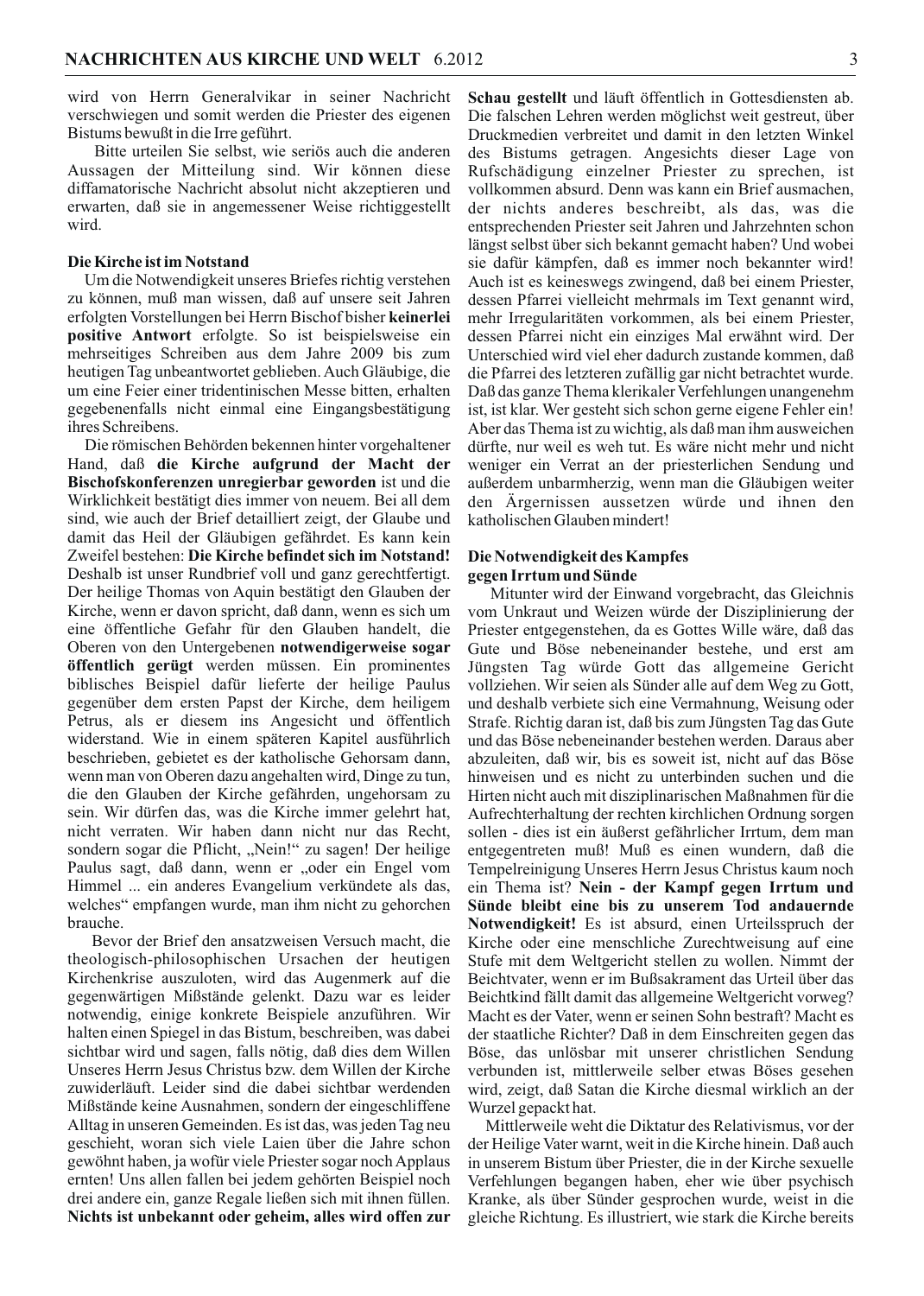dem säkularen Zeitgeist verfallen ist, der weder das Böse noch persönliche Schuld kennt, sondern in politisch korrekter Weise von "geistiger Benachteiligung" und "abweichendem Verhalten" spricht und in zunehmendem Maße Richter durch Psychologen ersetzt.

# Den Sünder zur Bekehrung rufen - ein Akt der christlichen Nächstenliebe!

Weiter wird gesagt, das Ermahnen von Mitbrüdern oder die Zurechtweisung durch Obere würde der christlichen Nächstenliebe und Barmherzigkeit widersprechen. Und reflexartig verfällt man in immer denselben Lieblingsgedanken: Man dürfe nicht verurteilen, Jesus hätte dies auch nicht getan, wie das Gleichnis von der Ehebrecherin zeige.

Zunächst einmal sind Mahnung und Belehrung noch lange keine Verurteilung, sondern geistige Werke der Barmherzigkeit. Da aber nicht nur die Priester selbst, sondern auch die vielen Gläubigen in Glauben und Heil gefährdet sind, sind die Ermahnung und die Belehrung von Priestern umso mehr Werke der Barmherzigkeit. Was die Disziplinierung angeht, so steht auch sie im Dienst der Liebe und Barmherzigkeit, die allen Menschen das Heil bringen will. Genau aus diesem Grund ist es ureigenste Amtspflicht eines jeden Bischofs, die Kirche in der Weise zu ordnen, wie sie Unser Herr Jesus Christus gewollt hat. Aus diesem Geist der Liebe und Barmherzigkeit gab auch Derjenige Seine Weisung, Der gekommen war, um zu retten und nicht um zu richten, als Er zur Ehebrecherin sprach: "Geh und sündige von nun an nicht mehr!" Unser Herr Jesus Christus hat Seinen Aposteln das Hirtenamt verliehen, das gleichzeitig ein Wächteramt ist: die Herde muß vor Wölfen geschützt werden. Tun die Apostel dies nicht, vernachlässigen sie ebendiesen Wächterdienst. Genau dies beklagen wir, wenn wir Disziplinierungen anmahnen. Sie sind ein notwendiger Bestandteil der Medizin, die die Kirche für ihre Genesung braucht. Bis zum Zweiten Vatikanum waren all dies unbestrittene Selbstverständlichkeiten. Allein, daß darüber nun ernstgemeinte Kontroversen aufbrechen können, zeigt den augenfälligen Wandel in den Moralvorstellungen weiter Teile des Klerus.

#### Es gibt keine Barmherzigkeit ohne Wahrheit

Es erscheint uns außerordentlich hilfreich, noch einmal bei dem oft gebrauchten Begriff Barmherzigkeit zu verweilen. Denn gerade die sich im Zuge der Ökumene ausbreitende neue Brüderlichkeit vernebelt hier in aller Regel die klare Sicht. Der Tenor ist allgegenwärtig: Niemandem soll man mehr wegen seines Glaubens zu nahe treten dürfen, niemandem "weh tun", niemanden ermahnen oder tadeln! Das alles sei Ausdruck von Intoleranz und mangelnder Barmherzigkeit.

Man kann nur dringend davor warnen, sich diesem verkürzten und verkehrten Barmherzigkeitsgerede hinzugeben!

Barmherzigkeit ist ein majestätisches Attribut Gottes und kann nicht von der Wahrheit und dem göttlichen Gericht losgelöst werden. Man tut gut daran, immer das Gericht Gottes im Auge zu behalten, wenn man über Barmherzigkeit spricht. Deshalb ist es Herzlosigkeit, also das Gegenteil von Barmherzigkeit, den anderen nicht vom Irrtum befreien zu wollen oder die Mißstände in der Kirche nicht beim Namen nennen zu wollen und so die Gläubigen den Irrtümern der Diakone und Priester auszuliefern. Wenn man unter Barmherzigkeit die Haltung versteht, in einem gottvergessenen "Gutmenschentum" niemanden wehzutun, zu ermahnen oder zu tadeln, so verleugnet man die Wahrheit und landet bei einem pervertierten Begriff von Barmherzigkeit. Dieser ist weder biblisch noch christlich und reizt eher zum Lachen. Wenn man Liebe und Barmherzigkeit vom Glauben an die übernatürlichen Wahrheiten losreißt und trennt, so entartet beides, wird zur Karikatur und schlägt schließlich sogar in sein Gegenteil um. Dann ist es nämlich plötzlich "unbarmherzig", wenn sogenannte "wiederverheiratete" Geschiedene nicht zur Kommunion zugelassen werden! Ob sie gar nicht kommunizieren können ohne sich das Gericht zu essen, ob es dem Gebot Gottes direkt widerspricht oder ob man wohl die vielen Ehegatten brüskiert und verwirrt, die treu und standhaft ihre oft schwierigen Ehen in wahrem christlichen Opfergeist leben und dabei ein leuchtendes Zeugnis für echte Gottesliebe ablegen - danach fragt man dann nämlich plötzlich nicht mehr! Gegenwärtig argumentiert in dieser Weise Erzbischof Zollitsch und untergräbt so die katholische Ehe.

Verzichtet der Familienvater auf die Maßregelung seiner Kinder, weil es angeblich "unbarmherzig" sei, wenn er ihnen sagen würde, wie man sich recht verhält? Und was ist mit der Mutter, die ihren Kindern liebevoll begreiflich gemacht hat, daß Gott allwissend ist, sonntags mit ihnen den Höhepunkt des katholischen Lebens, die heilige Messe, besucht, und dann erleben muß, wie den Kleinen vom geweihten Priester in der Predigt ihr noch zerbrechlicher Glaube wieder zerstört wird, indem dieser Priester einfach behauptet, daß Gott eben doch nicht allwissend sei, so wie es in unserem Bistum geschah? Soll man ihr sagen, daß es eine unbarmherzige Verurteilung wäre, den Priester zu ermahnen, keine Häresien mehr zu verkünden? In der Tat kann man mit dieser Argumentationsfigur jeden Unsinn als "Akt der Barmherzigkeit" verkaufen. Auch die Zulassung lesbischer Pfarrerinnen in lesbischen Lebensgemeinschaften in protestantischen Pfarrhäusern wurde damit begründet, daß es "unbarmherzig" sei, wenn diese Pfarrerinnen ihre natürliche Veranlagung vor anderen verstecken müßten!

# DIE DERZEITIGE SITUATION

#### Ein ganzer Katalog von Mißständen

Geleitet von der tiefen Sorge um das Seelenheil der Gläubigen und das Wohl der Kirche in unserem Bistum

- angesichts der immer weiter um sich greifenden Abkehr weiter Teile des S.-schen Klerus von der Tradition der heiligen Kirche, den katholischen Prinzipien, kirchlichem Denken und der heiligen Überlieferung,

angesichts der allgemeinen Mißachtung des Missionsbefehls unseres Herrn Jesus Christus, der Seinen Aposteln gebot: "Gehet hin in alle Welt und lehret alle Völker" und - von Ausnahmen abgesehen - einer flächendeckenden Verfälschung, Verdrehung und Umdeutung der Glaubenslehre in unserem Bistum bis hin zur freien Verkündigung von Häresien,

- angesichts der Tatsache, daß die deutschen Bischöfe, anstatt sich für eine klare und unverkürzte Verkündigung der Glaubens- und Sittenlehre der Kirche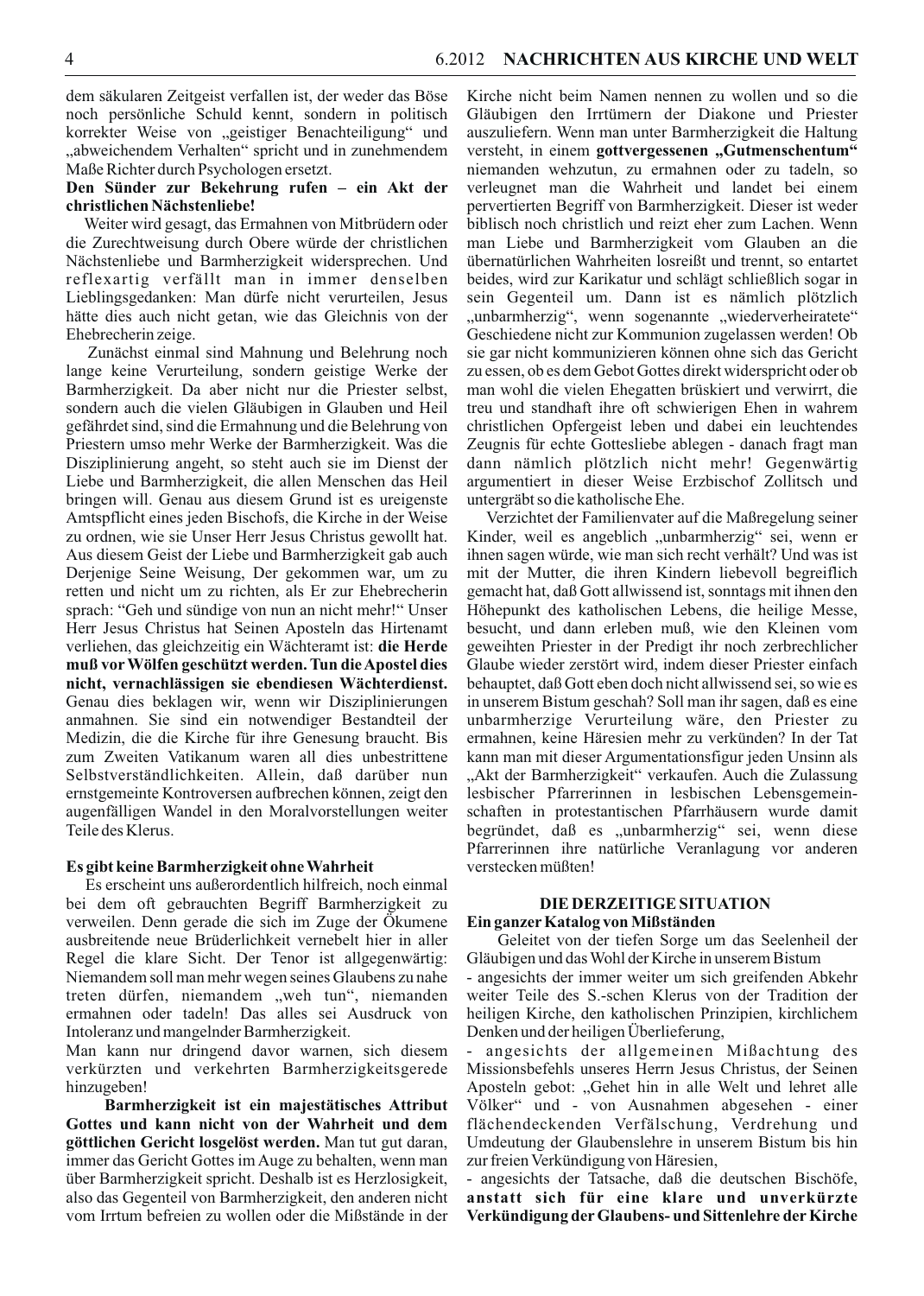einzusetzen, aus der man Licht, Kraft und Wegweisung für ein christliches Leben schöpfen kann und anstatt, daß sie gegen die sich inflationär entwickelnden Irrlehren unserer gottlosen Zeit vorgehen, Gesprächsrunden mit größtenteils glaubensfernen Kirchenfunktionären organisieren, bei denen sie erwartungsgemäß jedesmal Listen mit unerleuchteten Wünschen ernten, die auf eine weitere Liquidierung der Kirche hinauslaufen,

- angesichts der durch die Liturgiereform von 1969 provozierten Entstellungen und Pervertierungen der heiligen Liturgie, ihrer Profanisierung und Protestantisierung, insbesondere ihrer Demokratisierung und der Verwischung ihres Opfercharakters,

- angesichts der größtenteils vom Klerus vorangetriebenen Abwertung des Priesteramtes zugunsten der Schaffung einer laisierten Kirche,

angesichts der weitgehenden Aufgabe des **Bußsakraments** für das kaum noch gestritten wird,

- angesichts des regelmäßigen Empfangs der heiligen Kommunion der Gläubigen bei gleichzeitigem Verzicht auf das heilige Bußsakrament und der daraus folgenden Gefährdung des Heilscharakters der Kommunion,

- angesichts der jüngsten Relativierung des Ehesakraments durch Erzbischof Zollitsch und der damit einhergehenden Verwirrung der Gläubigen und ihre Täuschung in Bezug auf das Wesen der Ehe,

angesichts der allgemeinen Orientierungs- und Hilflosigkeit der deutschen Bischöfe, die sich mit dem Wort der deutschen Bischöfe an die Gemeinden 2011 der Sünde des Glaubenszweifels schuldig gemacht haben,

angesichts dessen, daß Kardinal Marx einer  $\overline{\phantom{a}}$ protestantischen Frau (Ex-"Bischöfin" Käßmann) in einer konsekrierten Kirche (Liebfrauendom München) im Jahr 2010 gestattet hat zu predigen und ihre Irrtümer und Zumutungen (die Antibabypille sei ein "Geschenk Gottes", die katholische Kirche solle nicht mehr den Gehorsam gegenüber dem Schöpferwillen bzgl. der Ehe propagieren) keinen spontanen Widerspruch gefunden haben.

- in Anbetracht dessen, daß viele Priester unseres Bistums den bei ihrer Priesterweihe vor Gott und der Kirche abgelegten Eidschwur gegen die Irrtümer des Modernismus gebrochen haben und dafür von der zuständigen Autorität nicht diszipliniert wurden,

- angesichts der Tatsache, daß ein wesentlicher Teil der Jugendlichen unseres Bistums nach der Firmung der Sonntagsmesse fernbleibt,

angesichts des weiteren Rückgangs von Glaubenswissen und des Schwundes einer Lebenseinstellung, die an dem Leben der Heiligen Maß nimmt und mit der Gnade Gottes und mit katholischem Opfergeist gegen die Folgen der Erbsünde kämpft und um persönliche Heiligkeit ringt,

- in Anbetracht dessen, daß die Kirche im Bistum S. die Kinder, Jugendlichen und Erwachsenen seit dem Zweiten Vatikanischen Konzil und der S.-schen. Synode in zunehmendem Maße im liberalen, modernistischen Sinne erzieht und sie dadurch zur Apostasie führt,

- angesichts dessen, daß all unsere seit Jahren erfolgten Vorstellungen bei Herrn Bischof N. hinsichtlich der Mißbräuche und Mißstände in Liturgie, Verkündigung und der Ordnung der Kirche bis heute fruchtlos waren, erlauben wir uns, Ihnen die folgenden Gedanken darzulegen:

# Mißstände in der hl. Liturgie

Wer sich in diesen Tagen noch Illusionen über den Ernst der Lage der Kirche im S. macht, der möge eine x-beliebige Messe im Bistum besuchen, und er wird aller Wahrscheinlichkeit nach alle Illusionen fahren lassen. Denn in der weit überwiegenden Mehrzahl der Fälle ist von dem, was man in einer katholischen Kirche erwarten sollte, wie heilige Ehrfurcht, Andacht, Anbetung, Frömmigkeit, heilige Stille, zur Andacht einladende Einrichtung der Kirche, Heiligenbilder, Kniebänke, usw. leider keine Spur. Es werden höchstwahrscheinlich vom Priester Glaubenszweifel gesät, vielleicht werden auch ausdrückliche Häresien verkündet. Daß der katholische Glaube durch die Predigt bekräftigt wird, daß geistige Nahrung vermittelt wird, die den Menschen zu Gott führt, ist kaum zu erwarten. Es wird wahrscheinlich eine Messe gefeiert werden, die seinerzeit der Freimaurer Pater Annibale Bugnini, der wegen seiner modernistischen Ansichten von Papst Johannes XXIII. aus der Lateranuniversität entfernt wurde, einführte. Er tat dies gegen den Willen des Präfekten der Gottesdienstkongregation, Kardinal Guth, und gegen den Willen von Kardinalstaatssekretär Cicognani, des höchstes Mannes in der Kirche nach dem Papst, unter der Devise, "jeden Stein aus dem Weg zu räumen, der auch nur den Schatten der Gefahr eines Hindernisses oder des Mißfallens für unsere getrennten Brüder bilden könnte", das heißt, unter der Devise, alles typisch Katholische zu streichen. Die Irrlehre des Ökumenismus könnte man kaum präziser ausdrücken als durch dieses Programm Bugninis, das er konsequent umzusetzen trachtete. Wenn man bedenkt, daß die Liturgie das Dogma schützt, daß "lex orandi", das Gesetz des Betens, "lex credendi", das Gesetz des Glaubens, bestimmt, dann ist klar, daß damit die katholische Kirche ins Herz getroffen wurde. Denn hier rührte man an den größten Schatz, den die heilige Kirche Gottes besitzt: das heilige Meßopfer! So begann Pater Bugnini sein Werk und konnte es noch vollenden, kurz bevor ihn Papst Paul VI. wegen seiner inzwischen bekanntgewordenen Verbindungen zur Freimaurerei in die Wüste des Irans strafversetzte. Getreu seinem Motto, alles zu entfernen, was den Protestanten mißfallen könnte, beseitigte P. Bugnini die Definition der katholischen Messe (Opfer) und führte dafür die Definition der protestantischen Messe (Versammlung des Volkes Gottes bzw. Herrenmahl) ein, auch wenn Rom diesen Text später wieder zurückziehen mußte, weil er häretisch war. Er verminderte oder entfernte unter Mithilfe von sechs protestantischen Theologen das Offertorium, den Ausdruck der Dreifaltigkeit (durch die Entfernung von Kreuzzeichen und "Gloria patri"), den katholischen Ritus in den Wandlungsworten, die korrekten Einsetzungsworte der heiligen Wandlung, die lateinische Sprache, den gregorianischen Choral, den Priester als alleinigen Diener am Altar, das wahre Opfer sowie die Opferhandlung. Ohne die Intervention des Papstes hätte Bugnini sogar den Römischen Kanon, das Kreuzzeichen am Anfang der Messe und beim Schlußsegen sowie das "Orate fratres" entfernt! Diese ganze Änderung vollzog sich auf Geheiß der französischen Loge "Grand Orient" in einem rasanten Tempo, entgegen der sonst üblichen römischen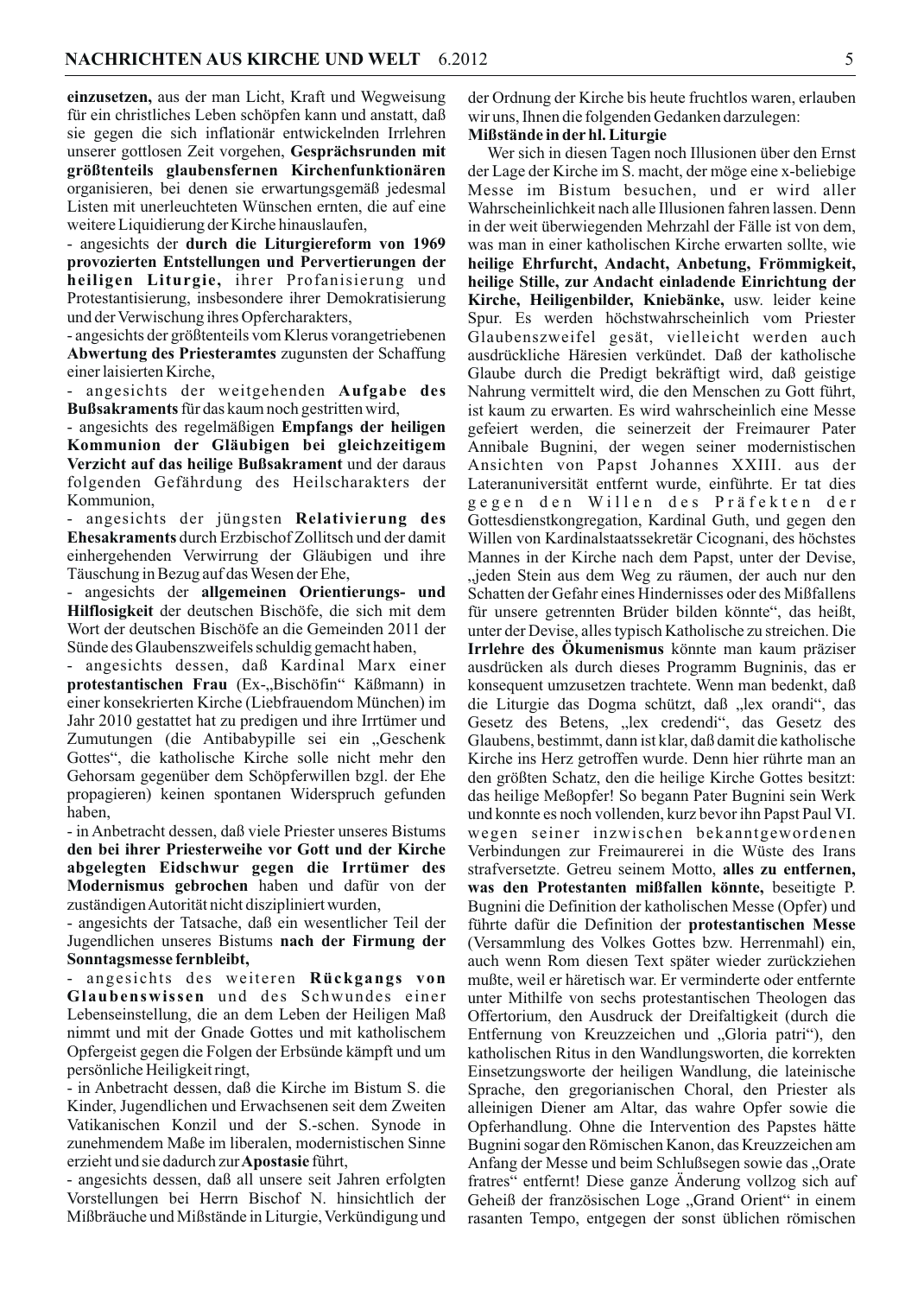Vorgehensweise an den zuständigen Behörden vorbei und gegen den Willen der wichtigsten Autoritäten in der Kirche, die einfach umgangen wurden. P. Bugnini wurde im Rang sogar dem Kardinalstaatssekretär übergeordnet! Er konnte bei Papst Paul VI., der sein persönlicher Freund war, ein- und ausgehen, wann er wollte und unterschreiben lassen, was er wollte! Selbst die protestantische Definition der heiligen Messe, also die häretische Definition des bedeutendsten Schatzes der Kirche, unterschrieb Papst Paul VI. nach eigenen Angaben, ohne sie gelesen zu haben!

# **Eine liturgische Revolution**

Was war das unter diesen Umständen zu erwartende, aber nichtsdestotrotz unfaßbare und absolut nicht hinnehmbare Ergebnis? Eine liturgische Revolution, eine neue Erfindung, eine Neuschöpfung! Sie besaß zwar formal alle Kennzeichen, um gerade noch eine gültige Messe zu sein, aber sie war keineswegs eine verantwortliche Reform nach der Maßgabe des Zweiten Vatikanums, sondern ein Bruch mit der liturgischen Tradition der heiligen Kirche! Etwas in dieser Art noch nie Dagewesenes war geschehen! Denn diese Messe wurde praktisch am Schreibtisch erdacht, mit einer unfaßbaren Leichtfertigkeit und unter Anwendung des der Kirche bis dahin zutiefst fremden Prinzips, daß alle Riten und Gebete so gestaltet sein müßten, daß sie keinem Protestanten anstößig vorkämen, was auf die Verleugnung der wahren Religion hinausläuft.

Kein Wunder, daß die Freimaurerei applaudierte. Schließlich kam sie, die seit 150 Jahren für die Vernichtung der katholischen Kirche gekämpft hatte, ihrem Traum damit ein beträchtliches Stück näher. Auch die Sakramente wurden in diesem ökumenistischen Sinne verändert und dadurch verwässert.

So müssen wir uns nicht wundern, wenn die Priester und Gläubigen nach und nach eine protestantische Mentalität annehmen. Wenn die Gläubigen die heilige Kommunion fast ausnahmslos stehend in die Hand empfangen, so liegt das im Wesentlichen daran, daß sie vom Klerus zu dieser Verhaltensweise verführt wurden. Und wenn die heilige Kommunion fast überall ohne Patene gespendet wird, so zeigt dies die protestantisierende Tendenz unserer Priester. Pfarrer N. stellte während der Messe in S. mit großer symbolischer Geste das Evangeliar auf den Tabernakel und belehrte die Gläubigen dabei, es gehöre eigentlich immer dorthin! Damit legte er ihnen nicht nur in symbolträchtiger Weise mehrere protestantische Häresien nahe, sondern beging auch ein öffentliches Sakrileg. Unendlich viele ähnliche Beispiele, die wir Ihnen ersparen wollen, ließen sich im gesamten Bistum finden. Anstatt, daß nun aber ein Priester mit solchen protestantischen Grundsätzen gemaßregelt würde, bekleidet dieser Priester das herausgehobene Amt des Vorsitzenden der Liturgiekommission unseres Bistums, was neben vielen anderen Tatsachen beweist, daß diese Protestantisierung von der Bistumsleitung zumindest toleriert, wenn nicht gar bewußt gefördert wird! Und das können wir nicht akzeptieren! Wir sehen die Folgen! Wir müssen uns nicht wundem über die Verdunstung des Glaubens! Die Gründe dafür liegen vor unseren Augen!

#### Der Glaube ist 'verdunstet'

Nur ein Beispiel: Eine ältere Frau, die seit langem im Ordinariat arbeitet und seit Jahrzehnten eine führende Mitarbeiterin der Caritas ist, hat eine erwachsene Tochter, die ihren katholischen Taufglauben aufgegeben und sich den Protestanten angeschlossen hat. Als die Mutter daraufhin angesprochen wurde, sagte sie: "Sehen Sie, das ist mir egal, denn alle Religionen führen doch zum Heil, und Katholizismus und Protestantismus sind sowieso das gleiche!" Und diese Einstellung ist in unserem Bistum weit verbreitet!

Liegt es nicht in der Natur der Sache, wenn die Tage der protestantisierenden "Neumesse" gezählt sind, wenn sie nur noch für eine Übergangsperiode in Kraft bleiben kann? Denn es kann doch nur die Messe aller Zeiten, in der der katholische Glaube unversehrt enthalten ist, die rechte **Intention der Zelebranten** auf Dauer bewahren und damit die Gültigkeit der Messen für alle Zeiten garantieren! Stellen Sie sich die Verunsicherung unter den Gläubigen vor, wenn sie nicht mehr ganz sicher sein können, ob die Messen und Sakramente noch gültig sind! Tatsächlich sind wir soweit gekommen, tatsächlich ist die rechte Intention vieler Priester zweifelhaft geworden! Daß die tridentinische Messe von den Gläubigen - besonders auch der Jugend trotz ihrer jahrzehntelangen Unterdrückung durch die Bischöfe und Priester wieder angenommen wird, beweist ihre Zeitlosigkeit. Nur die Messe aller Zeiten hat dauerhaft die Kraft, alle zu Christus zu ziehen! Und nur sie kann auf lange Sicht gute Früchte hervorbringen! Eine protestantisierende Messe kann das nicht.

Unter all diesen Gesichtspunkten ist es, vom Gehorsamsaspekt einmal abgesehen, unbegreiflich, daß Herr Bischof bis zum heutigen Tag nicht einmal, wie vom Heiligen Vater angeordnet, die Handreichungen für die Priester bzgl. der tridentinischen Messe hat austeilen lassen! Warum ordnet Herr Bischof außerdem die vom heiligen Stuhl seit 2006 angeordneten Katechesen hinsichtlich der geplanten Korrektur der gefälschten Wandlungsworte nicht an? Und das, obwohl sich mittlerweile selbst im Klerus Allerlösungstheorien verbreiten? Wir bitten Herrn Bischof, beides so schnell wie möglich nachzuholen!

#### Religionsfreiheit

Neben dem soeben erwähnten Okumenismus führte das Zweite Vatikanische Konzil auch die Religionsfreiheit ein, gründend auf der neuen Lehre, der Mensch hätte ein natürliches Recht darauf, seinen Irrtum öffentlich zu propagieren. Außerdem legte eben dieses Konzil das Kollegialitätsprinzip nahe, was letztlich zur Demokratisierung der Kirche führte - allesamt Veränderungen, die einen Bruch mit der Tradition und dem ordentlichen Lehramt der heiligen Kirche darstellen.

Das führte neben vielem anderen zur Ökumenisierung der Klerikerausbildung, der Katechese, der Katechismen und der Bibel, zum Verzicht auf das Anathema und die Abschaffung der bisherigen Funktion des Heiligen Offiziums und infolgedessen zur ungehinderten Verbreitung aller nur vorstellbaren Irrlehren (wobei es im Zuge der Zeit lag, daß dies vor allem das von den Päpsten 150 Jahre lang bitter bekämpfte "Sammelbecken aller Häresien", der Modernismus, war), zur Zerstörung des öffentlichen Rechts der Kirche, zur Beseitigung der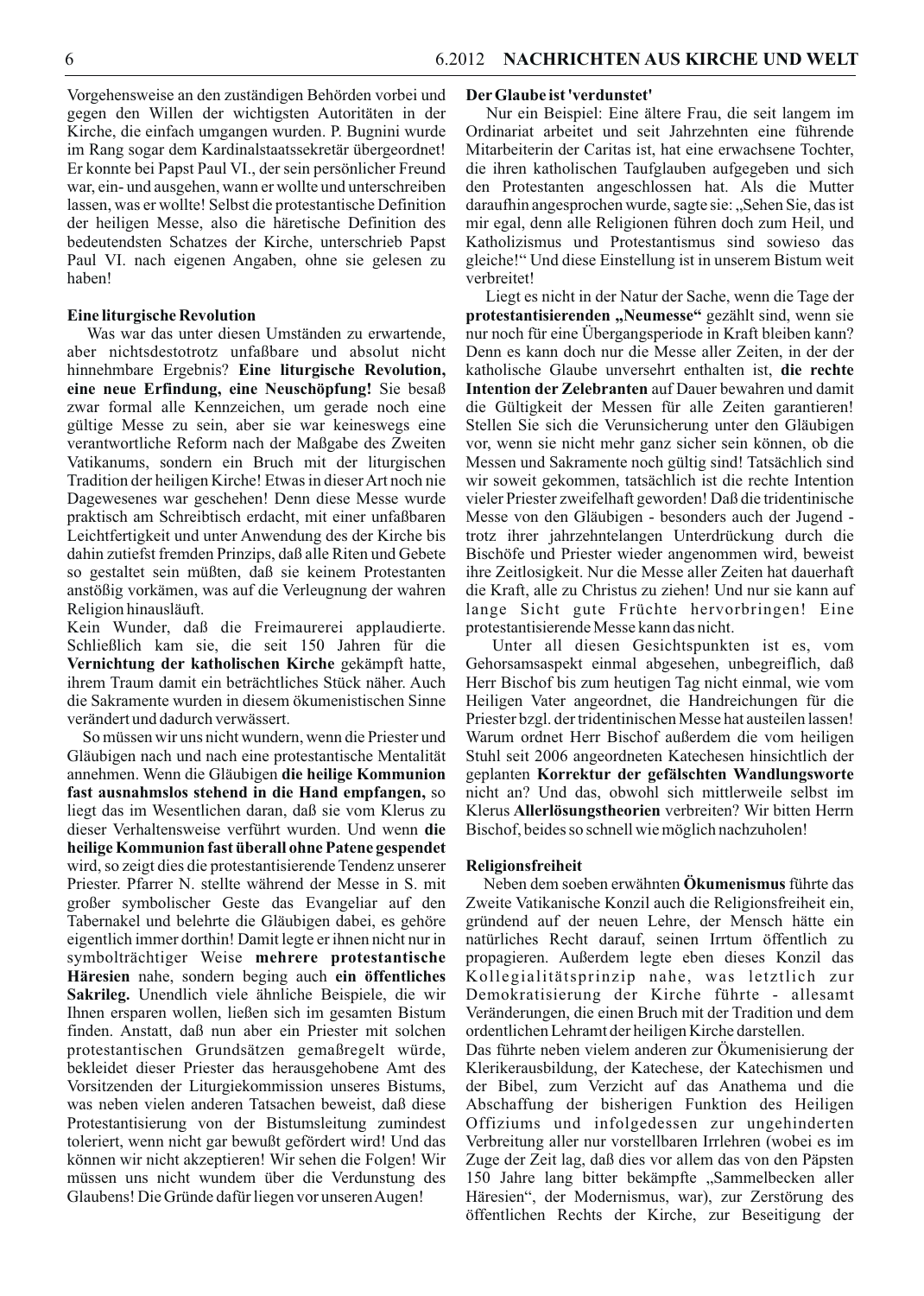katholischen Staaten durch den Vatikan, zur Verfälschung des Christkönigsfestes, zur Einführung demokratisch gewählter Laien-"Räte", die sich immer mehr als Ausdruck demokratisch legitimierter Teilhabe an der Entscheidungsmacht verstanden und zur Neuetablierung der Bischofskonferenzen ohne klare Abgrenzung ihrer Kompetenzen, was zum Unterlaufen der kirchlichen Hierarchie führte - alles Ursachen für den Todeskampf der Kirche, den mit aller Kraft abzuwenden, jeder von uns berufen ist!

Was waren die sofort einsetzenden Folgen? Kirchenaustritte, die schlimmsten Massenlaisierungen der Kirchengeschichte (von der Katastrophe der sogenannten "Reformation" im 16. Jahrhundert einmal abgesehen), leere Priesterseminare, der Zusammenbruch der Orden, der Verfall des Missionseifers, der Zusammenbruch der Missionen in der Dritten Welt, die bis zum Vaticanum II noch ein stetes Wachstum verzeichnet hatten, der Ikonoklasmus in den Kirchen, der oft bis heute von vielen Priestern auch unseres Bistums gutgeheißen wird, asakrale Kirchenbauten (von denen die neue Propsteikirche Leipzig nur das bekannteste Beispiel ist), die Entfernung des Allerheiligsten aus dem Zentrum der Kirchen, die Milderung der moralischen Strenge (unter dem Vorwand "pastoraler Gründe"), die Unregierbarkeit der Kirche und der erschreckende Verlust an christlicher Moral, heiliger Ehrfurcht, Frömmigkeit und Disziplin also all die schlimmen Erscheinungen, an die wir uns fast schon gewöhnt haben.

#### Der allmähliche Verlust des Glaubens

Hinzu kommt der schon oben erwähnte allmähliche Verlust des katholischen Glaubens bei Priestern und Gläubigen, die schleichend ihre Religion ändern. Da der Glaube aber bekanntlich der Anfang des Heils ist, kann man daraus den überaus großen Schaden für die einzelnen Seelen und den Verlust für die triumphierende Kirche ermessen!

Papst Paul VI. beschrieb den geistigen Wandel in der Kirche folgendermaßen: "Durch einen Spalt ist der Rauch Satans in den Tempel Gottes eingedrungen: Es gibt den Zweifel, die Unsicherheit, die Problemstellung, die Unruhe. Der Zweifel ist in unser Bewußtsein eingedrungen und er ist eingedrungen durch Fenster, die hingegen hätten geöffnet sein sollen für das Licht. Auch in der Kirche regiert dieser Status der Unsicherheit. Man glaubte, nach dem Konzil sei ein Sonnentag für die Geschichte gekommen. Gekommen ist hingegen ein Tag, der vernebelt ist, ein Tag mit Unwetter, Finsternis, Suche und Unsicherheit. Wie ist dies geschehen? Wir vertrauen Euch einen Unserer Gedanken an: Es gab den Eingriff einer widrigen Macht: Sein Name ist der Teufel..."

#### Ein Konzil mit faulen Früchten

Wie kann eigentlich ein Konzil, dessen redselige, inhomogene Texte mit ihren ungenauen und allgemeinen Formulierungen, die die unterschiedlichsten Interpretationen zulassen, so daß selbst heute, 46 Jahre später, sich die höchsten Ränge der Kirche noch nicht einig darüber sind, was der Sinn der Konzilstexte eigentlich ist, wie kann ein Konzil mit solch faulen Früchten, von Herrn Bischof und vielen seiner Priester unentwegt beweihräuchert werden? Kann es etwas Absurderes geben? Wie können sich die deutschen Bischöfe in Gestalt ihrer Bischofskonferenz dazu hergeben, 2015 dieses Konzil auch noch zu feiern? Man feiert etwas, von dem man nicht weiß, was es eigentlich zu bedeuten hat und auf das sich unentwegt diejenigen berufen, die im Namen eben jenes Konzils das Zerstörungswerk der Kirche munter fortsetzen! Wir lieben die Kirche über alles, deshalb schmerzt es uns, diese Fragen stellen zu müssen, aber man muß die Wunden freilegen, bevor sie behandelt werden können! Hören wir noch zwei bedeutende Stimmen:

Johannes Paul II. sprach kurz vor seinem Tod von der "stillen Apostasie der Nationen"! Was für starke Worte des Kirchenoberhaupts! Und Kardinal Ratzinger verglich die Kirche kurz vor seiner Wahl zum Papst mit einem "Schiff, in das von allen Seiten Wasser läuft und das kurz davor ist unterzugehen!" Die Kirche - kurz davor unterzugehen: was für eine Lage! Dazu paßt die Feststellung, die Msgr. Pozzo, Sekretär der vatikanischen Kommission "Ecclesia Dei", vor wenigen Tagen über die Liturgie machte: Die Liturgie sei "zusammengebrochen"! Eine Feststellung, die sich durchaus mit unseren Beobachtungen deckt. Schauen wir unser Bistum genauer an!

#### Zusammenbruch der Liturgie

Auf der erst kürzlich beendeten Priesterwerkwoche, konnte man Zeuge eines sehr merkwürdigen Geschehens sein. Pf. N. erklärte dort vor dem versammelten Diözesanklerus, die rechte geistige Einstellung des Priesters würde darin bestehen, innerlich leer zu werden und danach im Dialog die Wahrheit zu finden, die ohnehin immer nur momentane Wahrheit sei. Von der Ungeheuerlichkeit dieser Behauptungen selbst einmal abgesehen, macht einen auch etwas anderes sprachlos: Kein einziger der anwesenden Kleriker widersprach ihm offen! Wohl schüttelte der eine oder andere verständnislos den Kopf, doch niemand erhob sich und wies diese schrecklichen Häresien zurück! Derselbe Pf. N. war nicht nur während der Priesterwerkwoche der geistliche Begleiter aller Priester, sondern ist bekanntermaßen auch Pfarrer der größten und teuersten Pfarrei unseres Bistums, der mittlerweile deutschlandweit bekannten S.-Pfarrei, dem großen Zukunftsprojekt!

Dieser Pfarrer brachte es in der Vergangenheit fertig, im Hochgebet für den protestantischen Landesbischof zu beten und immer wieder verfälscht er die Meßtexte während der Messe! So betete er beispielsweise "Dann nahm Er das Brot ..., reichte es Seinen Freunden und sprach ...", und im August dieses Jahres scheute er sich nicht einmal, in den Fürbitten Gott darum zu bitten, daß die Juden doch bitte Juden bleiben mögen, anstatt um ihre Bekehrung zu bitten! S. hat Pf. N. bereits zum "liturgischen Experimentierfeld" erklärt, und er möchte zukünftig sogenannte "Gottesdienste" mit Heiden feiern und diese Veranstaltungen als Konkurrenz "zur gegenwärtigen Konzentration der katholischen Kirche auf Eucharistiefeiern" verstanden wissen!

All diese Bekundungen sind nachzulesen im offiziellen Werbeprospekt der S.-Pfarrei, versehen mit einem Vorwort unseres Herrn Bischofs und des Pf. N.! Warum wird solch ein Priester von Herrn Bischof nicht gemaßregelt, wieso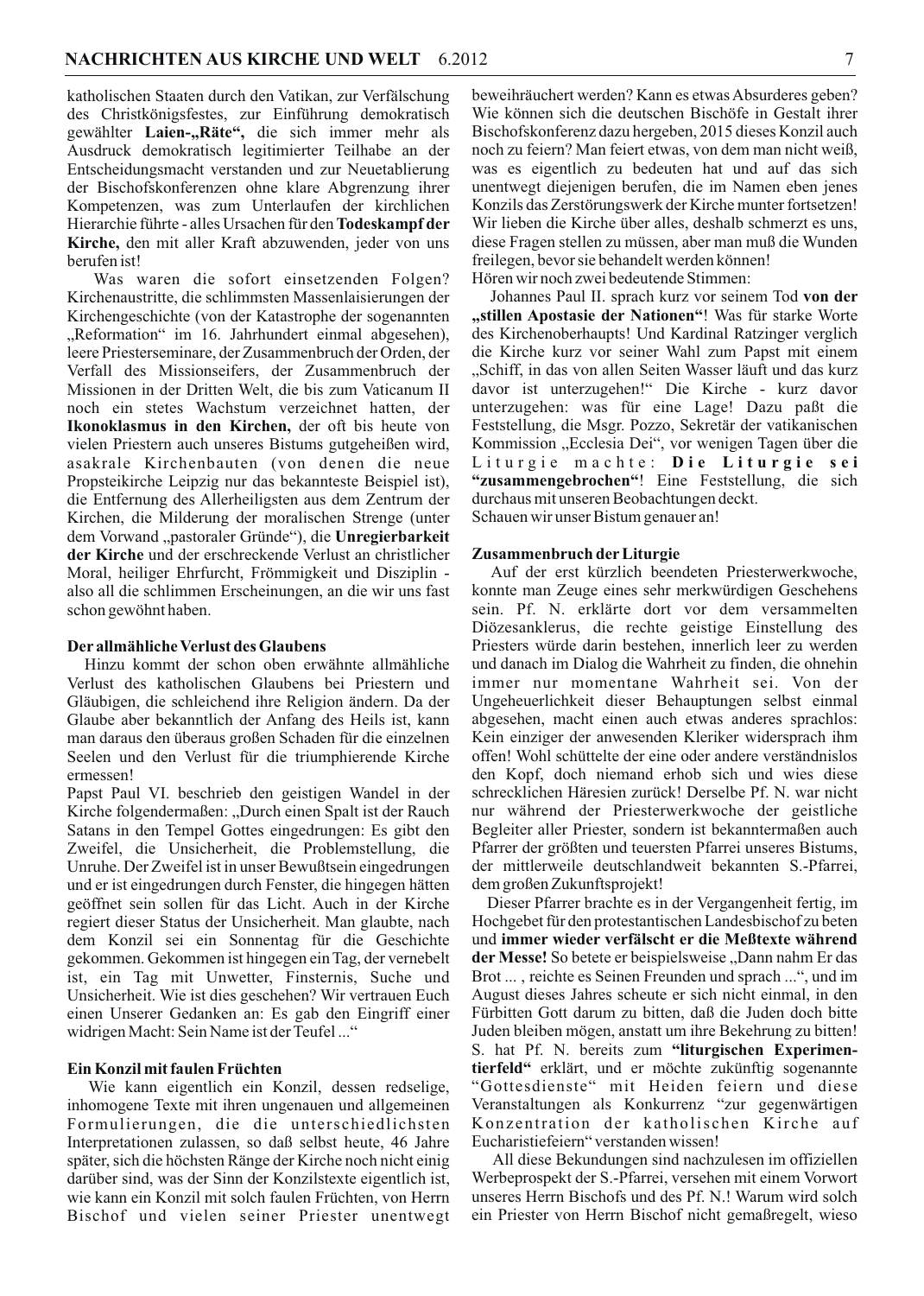bekommt er von der Bistumsleitung auch noch das überaus einflußreiche Betätigungsfeld in S. übertragen? Wieso geht dieser Wahnsinn in Druck? Vor nicht wenigen Jahrzehnten wurden solche Leute auf jeden Fall diszipliniert. Wir können das nicht akzeptieren und bitten Herrn Bischof, daß er diese Zustände, die zum Himmel schreien, schnellstmöglich bereinigt!

Warum beschwert sich eigentlich kaum jemand? All diese Dinge, und es gibt Ähnliches im ganzen Bistum, müßten eigentlich bei katholischen Priestern einen Sturm der Entrüstung auslösen! Stattdessen: Schweigen! Hat man resigniert?? Hat man sich an das allgemeine Übel schon so gewöhnt, daß es nicht mehr wehtut?? Oder sind wir mittlerweile selber schon von solcherart modernistischen Irrlehren befallen?? Jedenfalls wehrt sich kaum noch einer! Die Krankheit dauert ja auch schon länger.

#### Die Kirche ist krank-sterbenskrank!

Ja - wir haben durchaus ein tiefgreifendes Problem in unserem Bistum! Unsere Kirche ist krank sterbenskrank!

Wie sehr diese Krankheit in unseren Seminaren verbreitet ist und die angehenden Kleriker verdirbt und andererseits längst den Episkopat erreicht hat, illustriert noch die folgende Begebenheit:

Im Seminar für die ständigen Diakone unseres Bistums hielt der damalige Weihbischof und jetzige Bischof N. einen Vortrag über die Kirche, bei dem er allen Ernstes lehrte, die römisch-katholische Kirche sei nicht die Kirche Christi! Dabei berief er sich ausdrücklich auf das "subsistit in" aus "Lumen gentium". Anstatt dem Ökumenismus, der zur Konzilszeit ja in der Luft lag, ein unüberwindbares Bollwerk entgegenzustellen, hatte ja das letzte Pastoralkonzil dem Ökumenismus durch seine Texte tragischerweise Vorschub geleistet. In die "Konzilskirche", die sich selbst so nennt und in der sich Bischof N. zu sein wähnt, werden wir jedenfalls nicht eintreten, wir bleiben in der Kirche Christi, die die römisch-katholische ist!

Bevor wir versuchen werden, die tieferen Ursachen der Krise zu betrachten, wollen wir noch den Zustand der Lehrverkündigung in unserem Bistum etwas konkreter beleuchten.

# **DIE KATHOLISCHE** LEHRVERKÜNDIGUNG IM BISTUM S.

Trotz einer ganzen Reihe von Priestern, unter anderem im Raum S., aber auch anderswo, auf die das Gesagte nicht zutrifft und trotz ihres großen persönlichen Einsatzes, bei vielen Mitbrüdern selbst bis ins hohe Alter hinein, und trotz eines großen Eifers vieler, sind wir leider gezwungen festzustellen, daß die klare, unverkürzte und unverfälschte Bekräftigung des Glaubens in unserem Bistum aufs Ganze gesehen am Boden liegt. Es gehört gerade zu der teuflischen Tragik der Verhältnisse, daß der eine Priester die Kirche aufbaut, während in der Nachbarpfarrei die Kirche niedergerissen wird, meistens sogar unbewußt und ungewollt. Es kommt sogar sehr oft vor, daß einundderselbe Priester mit der einen Handlung aufbaut, mit der nächsten Handlung niederreißt, und das ist außerordentlich tragisch. Das zeigt auch, daß wir nicht

gegen Fleisch und Blut kämpfen, sondern "gegen die geistigen Mächte der Bosheit und der Himmelswelt." (Eph  $5,6)$ 

#### Wesentliche Teile der Glaubenslehre werden nicht mehr gelehrt

Wesentliche Teile der Glaubenslehre, wie beispielsweise die folgenden Themen werden so gut wie nicht mehr gelehrt:

- Unwandelbarkeit und Allwissenheit Gottes, göttliche Vorsehung
- $\overline{\phantom{a}}$ die bis zum Tod des letzten Apostels abgeschlossene **Offenbarung Gottes**
- Satan, Engel und Dämonen, Sündenfall
- Sühnopfer Christi
- Darstellung der heiligen Messe als Vergegenwärtigung des Sühnopfers Unseres Herrn
- Realpräsenz
- Zuwendung der Meßfrüchte / Meßintentionen
- Kreuzesnachfolge und Opfergesinnung der Gläubigen
- Gnadenstand / persönliche Heiligkeit, Meiden der Versuchung / Kampf gegen die Sünde
- sittliche Tugenden / Moralgesetz der Kirche
- Verdienst / Himmelslohn, Gute Meinung, Sühne
- heiligmachende Gnade
- priesterliche Amtsgnaden
- Ehesakrament, Bußsakrament
- Wunder
- persönliches und allgemeines Gericht, Fegefeuer, Ablaß, Himmel, Hölle
- Immerwährende Jungfrau Maria
- Gemeinschaft der Heiligen

# Allein diese Bestandsaufnahme genügt, um den praktischen Zusammenbruch der katholischen Glaubensverkündigung festzustellen.

Ein Sündenbewußtsein und eine Bußgesinnung wird in unserer Zeit der allgemeinen Abkehr vom Bußsakrament in den Gläubigen kaum noch erweckt. Eine Predigt, die den Gläubigen ein Leben christlicher Weltabgewandtheit positiv vor Augen stellt, die für das Priestertum wirbt oder Ordensberufungen fördert, die ein bußfertiges und opferfreudiges Alltagsleben propagiert, Fasten empfiehlt, die Einhaltung der Kirchengebote anmahnt und die Gläubigen aufs ewige Leben vorbereitet, ist kaum zu erleben. (...)

#### Irrlehren unserer Zeit

Wann sind die verheerenden Irrlehren unserer Zeit, wie Modernismus, Protestantismus, Kommunismus, Genderismus, New Age das letzte Mal auch nur ansatzweise bekämpft worden? Ganz im Gegenteil: Beispielsweise lehnt Pf. N. die Predigt gegen die Irrlehre des Kommunismus aus dem irenistischen Motiv heraus ab, dies führe zu Kontroversen und Streit, was ja nur beweist, daß diese Irrlehre bereits in die Gemeinde eingedrungen ist. Wenn die gesunde Lehre aber nicht mehr klar gegen die Irrlehre abgegrenzt wird und auf die Gefahren für das Heil hingewiesen wird, muß man sich auch nicht wundern, wenn die Gläubigen der falschen Lehre ahnungslos folgen. Dann überrascht es auch nicht, wenn Herr Bischof in S. auf verstockten Widerstand stößt, wenn er für die christliche Ehe eintritt, wie es beim Bischofsbesuch 2009 geschah!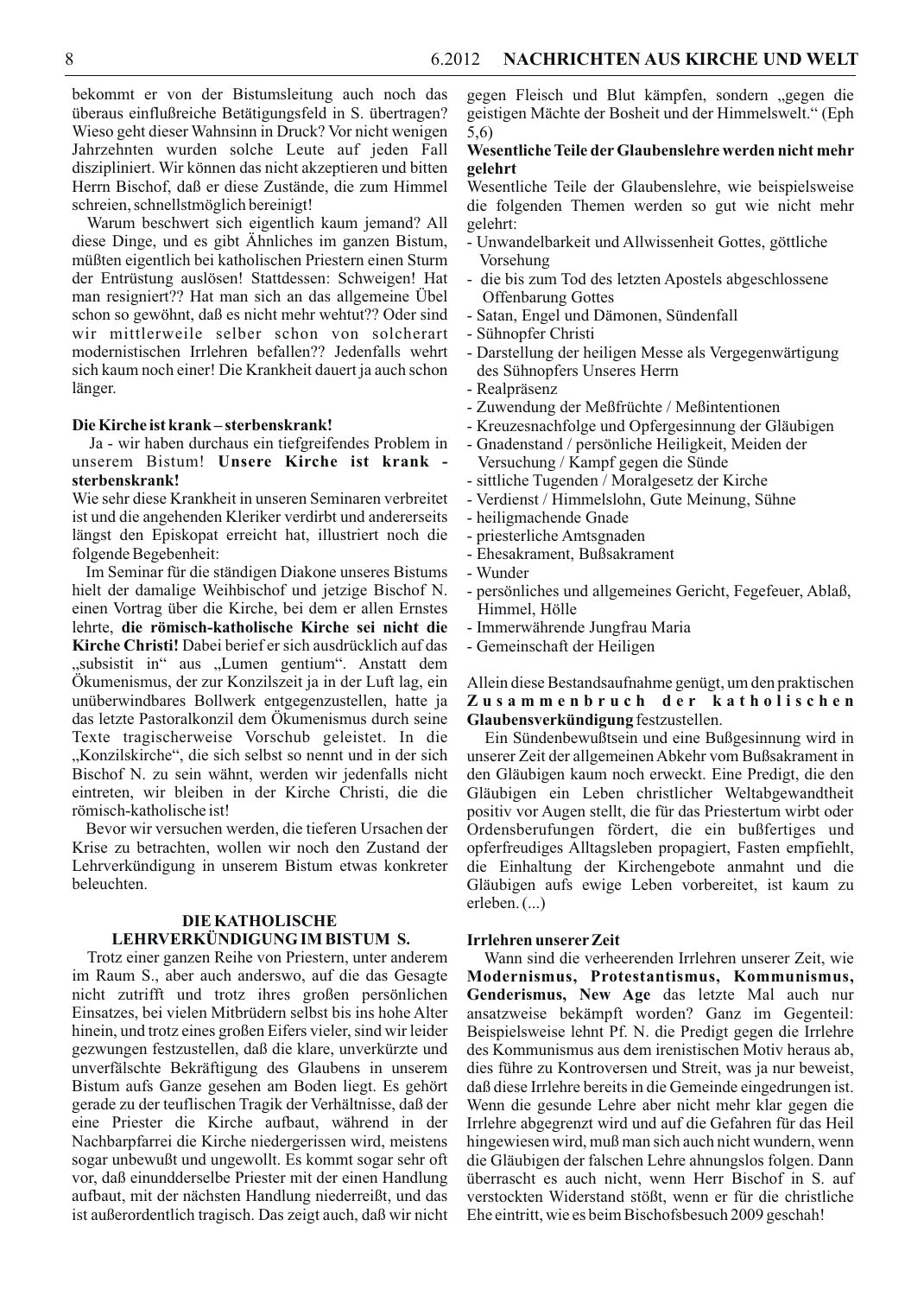In die Predigten unserer Priester sickert darüber hinaus immer mehr der Geist des protestantischen Fiduzialglaubens (allein durch den Glauben gerettet) ein und damit einhergehend eine Leugnung der katholischen Gnaden- und Verdienstlehre.

Außerdem wird die Lehre vom heiligen Meßopfer immer mehr verfälscht, indem die hl. Messe tendenziell als Gemeinschaftsmahl, anstatt als Vergegenwärtigung des sühnenden Kreuzesopfers Jesu dargestellt wird.

Wir möchten noch einmal betonen, daß es auch eine ganze Reihe von Priestern gibt, die das Evangelium treu verkünden und keine liturgischen Mißbräuche zulassen.  $(...)$ 

# PHILOSOPHISCHE URSACHEN DES LIBERALISMUS IN DER KIRCHE

Was sind nun die tieferen Ursachen für die oben beschriebene Krise in der Kirche? Wie hat sich diese dramatische Lage entwickelt?

Wir sind mit dem Lehramt der Päpste von Pius VI. bis Pius XII., also mit dem bemerkenswert kontinuierlichen ordentlichen Lehramt der Päpste von 180 Jahren vollkommen einig, daß die Wurzel des Übels, mit dem wir es heute in der Kirche zu tun haben, die verschiedenen subjektivistischen, naturalistischen, rationalistischen, und evolutionistischen Irrlehren sind, die man letztlich unter dem Namen Liberalismus zusammenfassen kann, und die vom Naturalismus und Protestantismus ausgingen. Da es der Liberalismus, der ja letztlich sowohl ein großer Unabhängigkeitswahn, als auch eine große Illusion ist, in der zweiten Hälfte des 20. Jahrhunderts, geschafft hatte, trotz der eindringlichen und unermüdlichen Warnungen der Päpste, bis in den Episkopat und die Kurie der römischkatholischen Kirche einzudringen, vor allem in der Form des Modernismus, deshalb hat man heute allenthalben den Eindruck, daß die Kirche einer besetzten Stadt gleicht. Das heißt, daß v.a. Leute die Kirche besetzt haben, die mehr oder weniger von den Idealen Freiheit, Gleichheit und Brüderlichkeit im liberalen Sinne und speziell von modernistischen Vorstellungen überzeugt sind und einen gemäßigten Naturalismus vertreten, der das Übernatürliche zwar nicht leugnet, aber sich weigert, dem Übernatürlichen den Vorrang zu geben. Unser Bistum wird tatsächlich wesentlich von Menschen getragen, die liberale, modernistische, von allen Päpsten bis Pius XII. verurteilte Lehren, teilen; es ist tatsächlich besetzt von Leuten, die der Lehre der heiligen Kirche, wie sie bis 1962 bestand, nicht treu geblieben sind. Stattdessen folgen sie lieber der sich selbst so nennenden "Konzilskirche", die den Bruch mit der fast 2000jährigen Tradition der Kirche erstaunlich offen vollzogen hat! Dieser Bruch bestand in einer unübersehbaren Anpassung an das Denken der Welt. Er vollzog sich unter der Flagge des sogenannten "Geistes des Konzils" und des "Aggiornamento", wobei die wünschenswerte Verheutigung mit Verweltlichung verwechselt wurde. Beredter Ausdruck dieses Bruches ist das hymnische Glorifizieren des "Konzils", wobei es nicht mal mehr nötig ist anzugeben, daß man vom zweiten vatikanischen spricht (so, als würde dieses eine Pastoralkonzil alle anderen dogmatischen Konzilien zur Bedeutungslosigkeit verdammen), als auch die unentwegte Unterscheidung zwischen "vor- und

nachkonziliar" und die weitverbreitete reflexartige Abwehr all derjenigen kirchlichen Lebensäußerungen, die aus der Zeit von vor 1962 stammen. Woher kommt eigentlich diese tiefsitzende Aversion gegen die Tradition bei manchen Klerikern? Woher kommt bei so manchem Priester der geradezu irrationale Haß gegenüber der Priesterbruderschaft St.Pius X., die ja ihrem Wesen und Selbstverständnis nach nicht mehr und nicht weniger als die Fortsetzung der katholischen Kirche unter Ablehnung derjenigen konziliaren und nachkonziliaren Neuerungen ist, die der Tradition der Kirche widersprechen? Kann man eigentlich glaubhaft Seelsorge betreiben, wenn man solch weiße Flecken in seiner eigenen Seele trägt, solch unreflektierten Haß und dazu noch gegen die Kirche Gottes? "Kirche" oder die sich selbst so nennende "Konzilskirche" - man muß sich hier, ob man will oder nicht, entscheiden, denn beides ist nicht miteinander vereinbar! Wir haben uns für die ewige Tradition der Kirche von fast 2000 Jahren entschieden, an die sich auch unser Heiliger Vater Benedikt XVI. ausdrücklich anschließt. Von daher wird die Affronthaltung vieler deutscher modernistischer Bischöfe gerade gegenüber Benedikt XVI. verständlich.

Doch was sind nun die für unsere Entwicklung geschichtswirksam gewordenen Bewegungen? Es liegt nahe, hier sechs Richtungen zu unterscheiden:

#### Die sechs Schlangenhäupter der heutigen Häresie

1. Kampf des Protestantismus gegen die Kirche

- 2. Naturalismus
- 3. Modernismus (Felicite de Lamennais, Sillon)

4. Neomodernismus (Theilhard de Chardin, Jacques Maritain, Henri de Lubac, Jean Daniélou, Yves Congar, Hans Urs von Balthasar)

5.radikaler Hypermodernismus (Karl Rahner, Edward Schillebeeckx)

6. extrem radikaler Postmodernismus (Hans Küng)

Da wäre als erstes die Häresie des Protestantismus zu nennen, der praktisch bei einem politischen und sozialen Naturalismus endet. Das mag auf den ersten, oberflächlichen Blick überraschen, denn der übertrieben nihilistische Blick, den der Protestant aufgrund seiner unheilbar gefallenen Natur auf sich richtet, läßt zunächst nichts von einer Verherrlichung der Natur vermuten, wie es ja im Naturalismus der Fall ist. Doch dadurch, daß für ihn die Taufe nicht eine Wiederherstellung eines übernatürlichen habituellen Zustands bedeutet, daß das ganze übernatürliche Gnadenleben, das Wachsen der Heiligkeit des Menschen durch die übernatürliche Gnade für den Protestanten nicht existiert, tut sich für den Protestanten letztlich ein unendlich großer Abgrund auf zwischen ihm selbst und Gott, wird er auf sich selbst und die irdische Welt zurückgeworfen. Der katholische Geist der Entweltlichung, den der Heilige Vater bei den deutschen Katholiken vermißt und erst kürzlich angemahnt hatte, die ganze katholische Spiritualität des Kampfes um persönliche Heiligkeit durch das Mitwirken mit der helfenden Gnade Gottes, durch Kreuzesnachfolge und den Kampf gegen das Laster ist dem Protestantismus völlig fremd. Alle eingegossenen Tugenden und die Gaben des Heiligen Geistes sind zunichte gemacht und reduziert auf den Akt des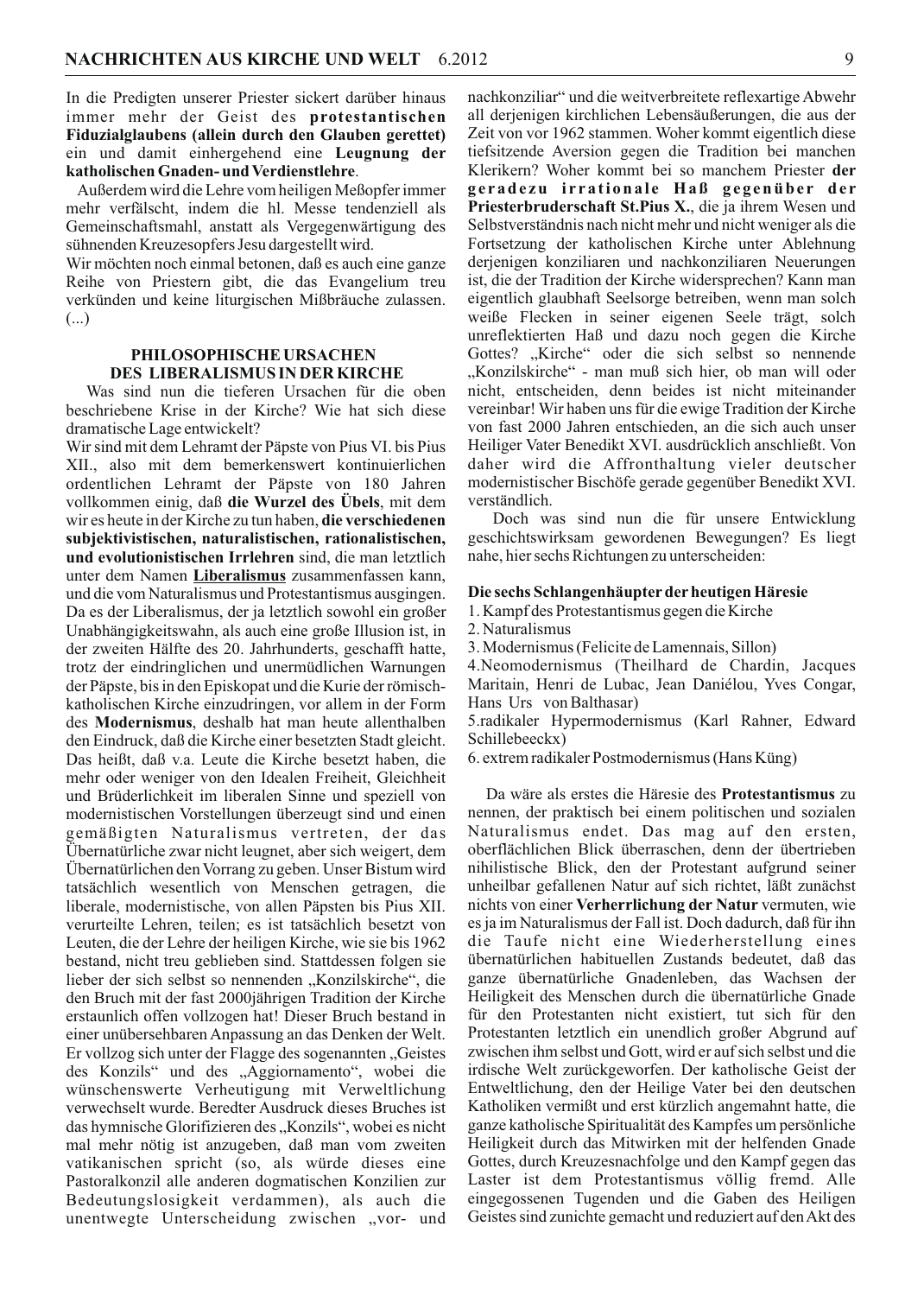Vertrauensglaubens an diesen fernen Gott, der ihn, auch wenn der Mensch glaubt, losgekauft und begnadigt zu sein, am Ende einfach seinen natürlichen Wirkkräften und somit letztlich einer naturalistischen Grundhaltung überläßt. Der Protestant hängt sich letztendlich doch mehr an die irdischen Güter und vergißt darüber die ewigen. So endet der Protestantismus dort, von wo er ausgegangen ist, denn er behauptet ja in naturalistischer Weise, die Gottgefälligkeit sei dem Menschen als etwas Wesentliches mitgegeben, sie gehöre zur menschlichen Natur.

So brachte der Protestantismus ein naturalistisches, subjektivistisches Klima in die Gesellschaft - einen liberal gefärbten Geist. Und der fortgesetzte, vom Protestantismus entfesselte Kampf gegen die Kirche machte diesen Geist außerordentlich wirksam.

Der Priester Felicite de Lamennais war von dem Glauben beherrscht, die Menschheit unterliege einem moralischen Fortschritt, weshalb sie sich immer mehr von der Kirche emanzipieren könne und müsse. Dieser Liberalismus trat für Gewissensfreiheit und den Indifferentismus des **Staates** ein. Papst Gregor XVI. verurteilte diese Irrlehre in der Enzyklika "Mirari vos" vom 15.7.1873.

Den Glauben an einen Fortschritt des menschlichen Bewußtseins teilte auch Marc Sangnier. Er trat für eine demokratische Gesellschaft ein, die von der Freiheit und Gleichheit aller Menschen ausgehen solle, nur dies würde der wahren Würde des Menschen entsprechen. Seine der katholischen Soziallehre widersprechende Bewegung, der Sillon, die ebenfalls dem Indifferentismus des Staates und der Emanzipation vom Dogma der Kirche zuneigte, wurden vom hl. Papst Pius X. in dem Brief "Notre charge apostolique" vom 25.8.1910 verurteilt. Jacques Maritain pries die Religionsfreiheit, also den Indifferentismus des Staates, als großen Fortschritt der Menschheit, so könne eine neue Christenheit entstehen. Papst Paul VI. nannte ihn seinen Lehrer.

Der Pantheismus Teilhard de Chardins ist ein Abfall vom christlichen Gottesglauben. Denn der "kosmische Christus" ist nicht der von der Kirche verkündete, auf Erden erschienene Herr Jesus Christus. Es gibt wohl keinen Menschen, der öfter gemaßregelt und dessen Werke von Rom öfter verurteilt wurden, als Pater Teilhard. Die "neue Theologie" bzw. der Neomodernismus, der mehr oder weniger von P. Teilhard abhängig ist, wurden von Pius XII. in der Enzyklika "Humani generis" verurteilt. Als Grundkonstanten dieser Lehren kann man eine Abkehr von den unveränderbaren Wesenheiten, eine Abkehr vom heiligen Thomas, einen dogmatischen Relativismus, einen falschen Humanismus und eine Vermischung von natürlicher und übernatürlicher Seinsordnung unter Aushebelung der Gnade ausmachen. Gerade die Vermischung von Natur und Gnade wird beispielsweise ganz ausdrücklich im pantheistischen Anthropozentrismus von H. de Lubac sichtbar. Sein grundlegender Irrtum besteht darin, daß er meint, Gott schulde der menschlichen Natur die übernatürliche Gnade. Das kirchliche Lehramt hatte diesen Irrtum innerhalb von etwa anderthalb Jahrtausenden auf unfehlbare Weise oftmals verurteilt. Das Konzil von Karthago wies im Jahre 418 und das zweite Konzil von Orange im Jahre 529 den Naturalismus des Pelagius zurück, das Konzil von Trient verurteilte den gleichen Irrtum, den nun die Protestanten übernommen

hatten. Auch das Erste Vatikanische Konzil, der hl. Papst Pius X. in der Antimodernistenenzyklika "Pascendi dominici gregis" und Papst Pius XII. in der Enzyklika "Humani generis" wandten sich gegen den Naturalismus. Betrachtet man die Verschmelzung von natürlicher und übernatürlicher Seinsordnung kann man deutlich die innere Verwandtschaft zwischen Protestantismus, dem Modernismus, der Konstitution, Gaudium et spes" und dem Ökumenismus eines Kardinal Kasper erkennen.

Es ist typisch für den Modernismus, daß er sich entgegen der eindringlichen Mahnungen des ordentlichen Lehramts der Päpste vom heiligen Thomas abwendet. Man kann sagen, daß die ganze modernistische Strömung versucht, die Theologie mit dem Denken von Kant und Hegel zu verbinden, der Hypermodernismus sogar mit dem auf Willkür und Gefühl basierenden Irrationalismus, mit Phänomenologie, Existentialismus und Strukturalismus. So wie die Revolution ihre Kinder frißt, so liegt es auch in der Natur des Modernismus schon angelegt, daß er sich schließlich selbst auflöst.

So wie der Protestantismus aus dem Naturalismus kommt und zum Naturalismus führt, so kommt der katholische Liberalismus aus der Apostasie und führt wieder in die Apostasie.

#### Der Liberalismus-ein Unabhängikeitsfanatismus

Wir wollen uns in der folgenden Analyse darauf beschränken, den Liberalismus stichwortartig als Unabhängigkeitsfanatismus zu charakterisieren: (...)

Die Unabhängigkeit der Gegenwart in Hinblick auf die Vergangenheit, daher die Verachtung der Tradition, die krankhafte Liebe zum Neuen unter dem Vorwand des Fortschritts.

Hier möchten wir noch einmal auf den uns allen bekannten Sprachgebrauch in kirchlichen Erklärungen, beispielsweise im Impulsreferat von Erzbischof Zollitsch oder auch in dem Wort der deutschen Bischöfe an die Gemeinden 2011 verweisen. "Im Heute glauben", "Verkündigung heute", "Glaube heute", "Kirche heute" - überall wird die Zeitbestimmung "heute" angefügt, als wäre es nicht selbstverständlich, daß wir nicht gestern leben. Es ist klar, daß man sich mit dieser Redeweise ganz bewußt von der Tradition absetzen will, daß man allen Lippenbekenntnissen zum Trotz, mit der Vergangenheit brechen möchte. Und dies, obwohl die Kirche ihrem Wesen nach Tradition ist. Die Weitergabe, das Tradieren des von Unserem Herrn Jesus Christus empfangenen Schatzes der Offenbarung, des heiligen Meßopfers und der Sakramente ist ja die ureigenste Aufgabe der Kirche.

Die Unabhängigkeit des Einzelnen gegenüber jeder Gesellschaft, jeder natürlichen Autorität und Hierarchie: Unabhängigkeit der Kinder gegenüber ihren Eltern, der Frau in Hinblick auf ihren Gatten, des Arbeitnehmers gegenüber seinem Arbeitgeber.

Was entdeckt man hinter diesem Aspekt des Liberalismus? Dieser Hochmut, autonom zu sein und sich keiner Instanz unterzuordnen, ist nichts anderes als das "Non serviam! -Ich will nicht dienen!" Luzifers, was der Grund für seinen Sturz in die Hölle war! Hier zeigt sich auch, wer der wahre Urheber des Liberalismus ist!

Die Analyse zeigt deutlich, worin die Natur des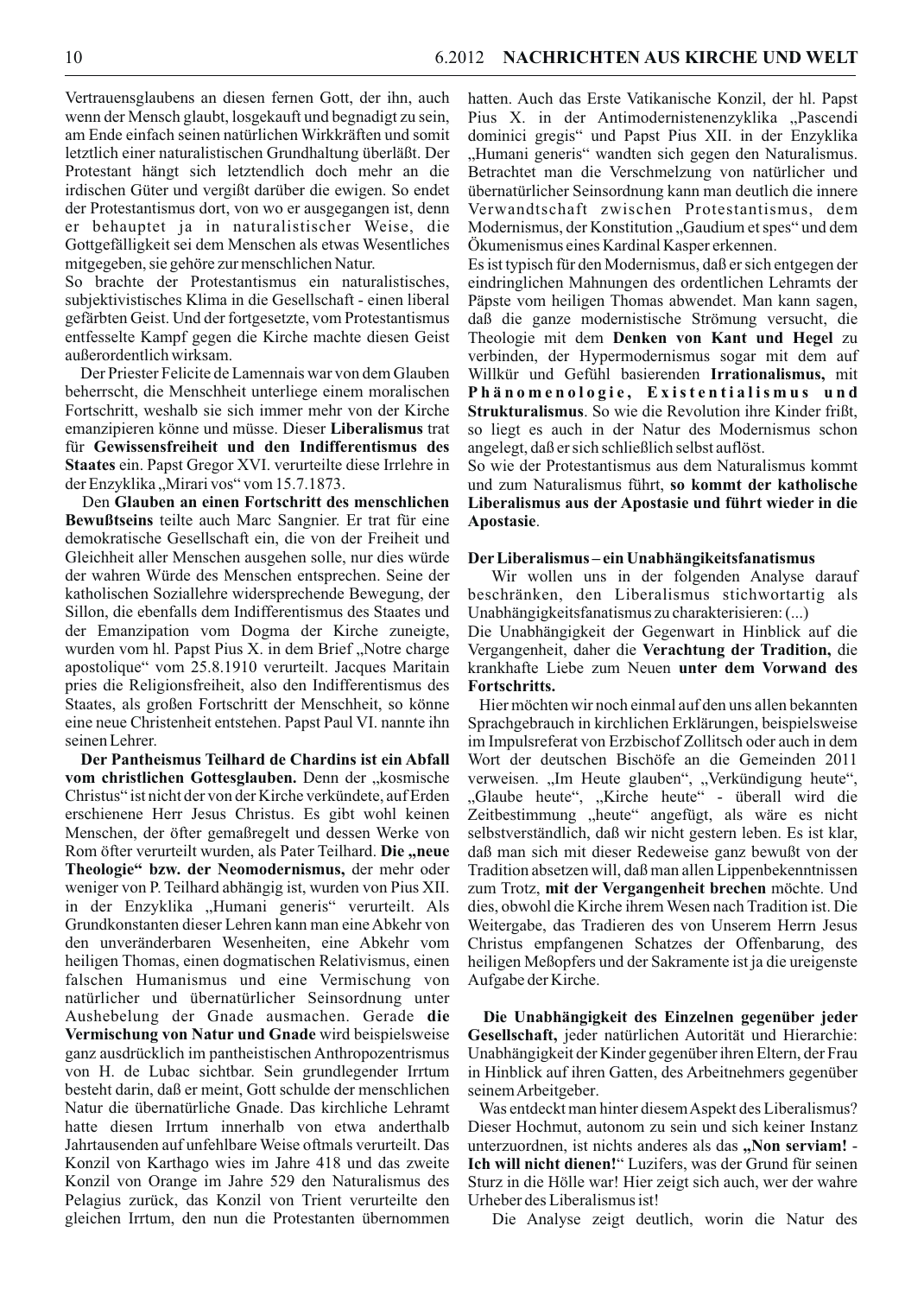Liberalismus besteht, zusammengefaßt könnte man mit Msgr. Gaume antworten, der eigentlich die Revolution charakterisiert:

"Ich bin der Haß gegen jede Ordnung, die nicht der Mensch aufgestellt hat und in der er nicht König und Gott zugleich ist. Ich bin die Proklamation der Menschenrechte ohne Rücksicht auf die Rechte Gottes. Ich bin Religion und Gesellschaftsordnung, gegründet auf den Willen des Menschen statt auf den Willen Gottes. Ich bin Gott entthront und der Mensch auf seinem Platz. Ja, deshalb heiße ich Revolution, was da ist Umkehrung!"

# DIE KIRCHLICHE AUTORITÄT UND DER KATHOLISCHE GEHORSAM

Für unsere Situation ist es entscheidend, daß wir eine möglichst klare Vorstellung davon haben, worin der katholische Gehorsam besteht. Der katholische Gehorsam ist kein sklavischer Gehorsam, sondern er ist ein Gehorsam, der an die Vernunft gebunden ist. Das Charakteristische des katholischen Gehorsams gegenüber den rechtmäßigen Autoritäten der kirchlichen Hierarchie ist es, daß er im Dienste des Gehorsams gegenüber dem Glauben steht. Der Gehorsam gegenüber dem Glauben ist das Grundlegende, das Primäre. Schließlich hängt ja vom Glauben das ewige Leben ab. "Wer glaubt wird gerettet werden!" sagt Unser Herr Jesus Christus. Wir glauben und wollen glauben, weil wir gerettet werden wollen! Der Glaube ist der Anfang des Heils. Für seinen Glauben muß der Katholik alles geben, wenn es sein muß, sogar sein Leben! Denn "wer glaubt wird selig; wer aber nicht glaubt, wird verdammt werden." (Mk 16,16)

Selbst die Gewalt des Papstes, die ja in der Kirche die oberste Gewalt ist, kann nicht absolut und unbegrenzt sein, da sie der göttlichen Gewalt untergeordnet ist, die in der Tradition, in der Heiligen Schrift und in den vom kirchlichen Lehramt promulgierten Definitionen sichtbar ist. Die Gewalt des Papstes, des Bischofs, des Priesters, des Diakons, des Familienoberhaupts, der Mutter und aller anderen rechtmäßigen Autoritäten ist durch den Zweck, zu welchem ihnen ihre Macht gegeben worden ist, der göttlichen Gewalt untergeordnet und begrenzt. Zu welchem Zweck den kirchlichen Autoritäten ihre Macht gegeben wurde, ist klar definiert durch Papst Pius IX. in der Konstitution "Pastor aeternus" des Ersten Vatikanischen Konzils.

Wenn nun also ein Priester oder ein Bischof, ja selbst der Papst von uns verlangen würden, unseren Glauben, den Glauben der Kirche, zu mindern oder wenn sie diesen Glauben gefährden, dann haben wir die Pflicht "Nein" zu sagen und ihnen nicht zu folgen. Wenn die Träger der Autorität ihre Gewalt dazu benutzen, Dinge zu tun, die ihrem Zweck und dem Ziel, wofür sie ihre Autorität erhalten haben, widersprechen, dann verlieren sie dadurch das Recht auf Gehorsam.

Genau dies ist immer die Lehre der Kirche gewesen, die beispielsweise Leo XIII. in seiner Enzyklika "Diuturnum illud" schön bekräftigt: "Nur einen Grund haben die Menschen, nicht zu gehorchen, wenn nämlich etwas von ihnen gefordert werden sollte, was dem natürlichen oder göttlichen Gesetz offenbar widerspricht. Denn nichts von all dem, durch was das Naturgesetz oder der Wille Gottes verletzt wird, ist zu gebieten oder zu tun erlaubt. Auch besteht kein Grund, jene, die so handeln, der Verweigerung des Gehorsams zu zeihen. Wenn nämlich der Wille der Machthaber Gottes Willen und Gesetzen widerspricht, dann überschreiten sie ihre Machtbefugnis und verstoßen gegen die Gerechtigkeit. Dann wird ihre Autorität hinfällig, denn wo die Gerechtigkeit fehlt, da ist auch keine Autorität."

Der heilige Thomas von Aquin sagt, daß dort, wo der Glaube bedroht ist und wo das Ärgernis öffentlich ist, auch der Widerstand ein öffentlicher sein muß.

Es handelt sich hierbei um die elementaren katholischen Moralprinzipien, die die Beziehungen der Untergebenen zu den legitimen Autoritäten regeln.

Es ist wichtig zu verstehen, daß wir dann, wenn das natürliche oder göttliche Recht verletzt wird, wir nicht nur das Recht haben, nicht zu gehorchen, sondern sogar die Pflicht! Der blinde Gehorsam ist ein Widersinn, und niemand ist frei von der Verantwortung dafür, wenn er den Menschen mehr gehorcht als Gott.

#### **PERSPEKTIVE**

Welche Möglichkeiten bestehen nun angesichts dieser auf den ersten Blick wenig erhebenden Situation? Wie können wir trotz allem das Priestertum recht leben? Wenn es auch normal ist, daß man an der gegenwärtigen Situation der Kirche leidet, weil daran auch Unser Herr Jesus Christus leidet, so können wir dennoch froh die diakonische und priesterliche Sendung erfüllen. Denn jede Zeit ist Gottes Zeit! Die Zeit in der der heilige Benedikt gelebt hat, war zwar von der unseren verschieden, aber erhebend war die damalige Situation in Kirche und Welt auch nicht gerade! Es ist vielmehr eine erhebende Aufgabe, die Kirche für unseren Herrn wieder zu erobern!

Zunächst einmal ist natürlich jeder aufgerufen, gerade in diesen für uns alle so schwierigen Zeiten beharrlich und mit nicht nachlassendem Gebetsgeist das hinterlegte Glaubens gut treu zu bewahren und es in der Predigt und in der Katechese im Namen Unseres Herrn Jesus Christus klar zu bekräftigen! Vergessen wir nicht, daß wir nicht mit unserer Autorität sprechen müssen, sondern daß es die Autorität Unseres Herrn Jesus Christus ist, mit der wir die empfangene Lehre verkündigen! Dies gilt gerade auch dann, wenn sich die Menschen schon nach anderen Lehrern umsehen, die ihren Ohren schmeicheln.

Des weiteren sollte unsere ganze Sorge den ureigensten priesterlichen Aufgaben gelten: der würdigen Feier des heiligen Meßopfers und der Spendung der von Unserem Herrn eingesetzten Sakramente. Ganz besonderes Augenmerk ist dabei auf die Wiederbelebung des Bußsakramentes zu legen. Dies alles muß in der rechten katholischen Intention geschehen. Außerdem ist es angeraten, den ganzen vom gegenwärtigen Kirchenrecht gewährten Spielraum zu nutzen, um die heilige Messe wieder in ihrer tridentinischen Vollgestalt erstrahlen zu lassen. Außerdem kann man nicht zeitig genug damit beginnen, die Zelebration der forma extraordinaria zu erlernen oder aufzufrischen. Ist dies geschehen, so sollte man den Gläubigen in einem eigens dafür veranstalteten Informationsabend die tridentinische Messe vorstellen, ihren unersetzlichen Wert darstellen und ihnen eine übersichtliche Handreichung für ihren aktiven Mitvollzug in die Hand geben. Dann sollte man in möglichst regelmäßigen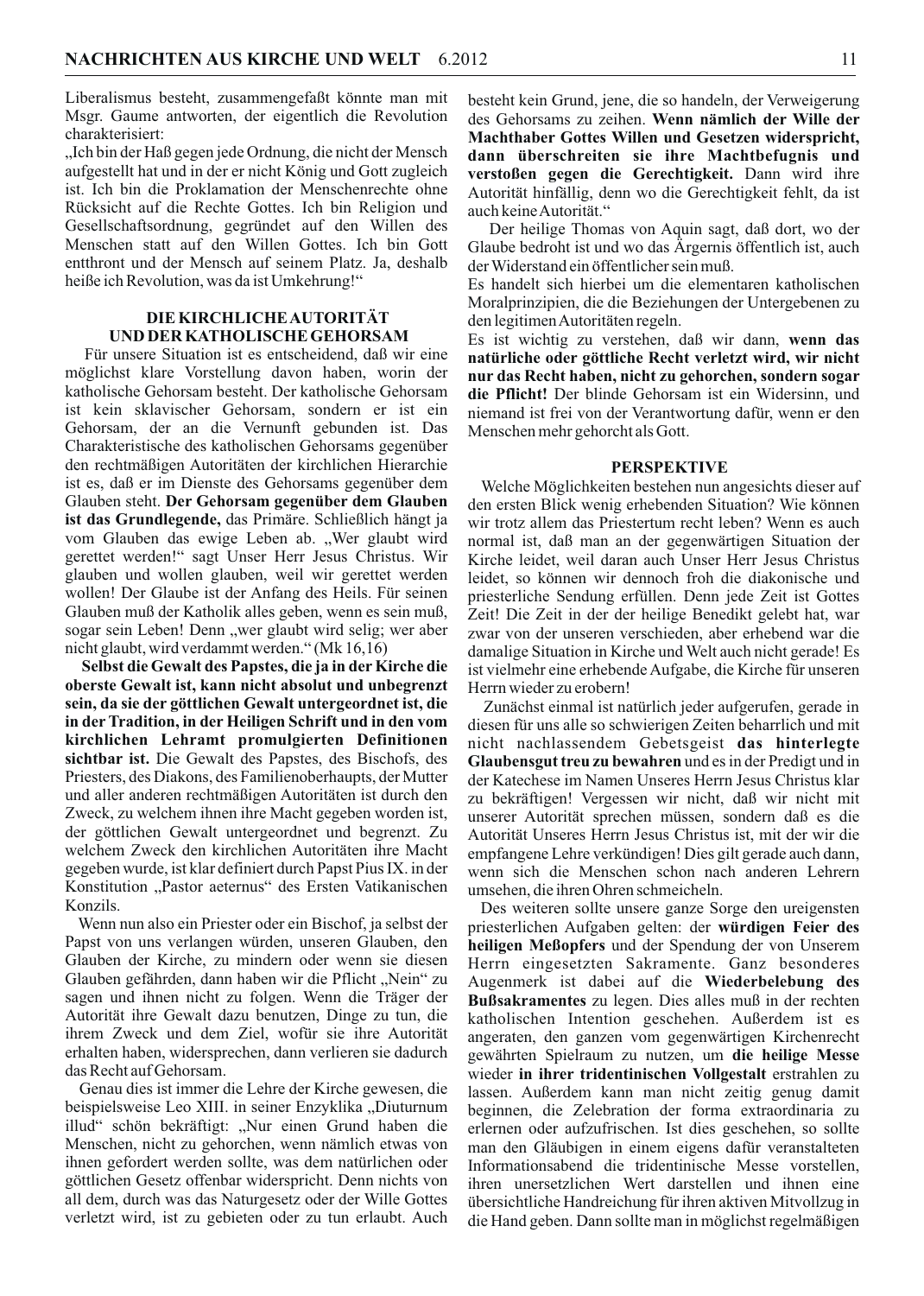Abständen mit der Zelebration beginnen.

Ferner gehört es zur priesterlichen Sendung, die Mitbrüder, die vom rechten Weg abgekommen sind, in Güte zu ermahnen; wenn das nicht hilft, mit einem Zeugen. Das letzte Mittel wäre nach der Heiligen Schrift die Anzeige beim zuständigen Oberen.

Gleichzeitig ist es für die priesterliche Existenz unerläßlich, den Rat des heiligen Franz von Sales zu befolgen, die Nähe zu gleichgesinnten Mitbrüdern zu pflegen und den vertrauten Umgang mit Unbelehrbaren zu meiden. Wir dürfen nicht vergessen, daß sich die Kirche, wie oben erläutert, gegenwärtig in einem außerordentlichen Notstand befindet.

Zur Zeit bildet sich eine Hilfsgemeinschaft traditionstreuer Priester im Bistum S. zum Zwecke gegenseitiger Unterstützung und Hilfestellung sowie zum Informationsaustausch.

Außerdem stellt das "Netzwerk katholischer Priester" bereitwillig Hilfe für Priester bereit, die sich aufgrund ihrer traditionstreuen Haltung in innerkirchlichen Schwierigkeiten befinden, sowohl in Bezug zu Laien, als auch in Bezug zu Mitbrüdern oder Oberen.

Für diejenigen Mitbrüder, für die die Möglichkeit besteht, empfiehlt es sich, sich der Priesterbruderschaft St. Pius X. anzuschließen.

Es ist vorauszusehen, daß man uns vorwerfen wird, die Kirche zu spalten. Darauf antworten wir immer das gleiche: Nicht diejenigen spalten die Kirche, die die ewigen Wahrheiten verteidigen, sondern diejenigen, die der Lehrmeisterin der Wahrheit untreu werden und neue, mit den ewigen Wahrheiten unvereinbare Lehren verbreiten. Denn die Einheit der Kirche konstituiert sich durch die Einheit des Glaubens. Der Glaube ist das Primäre. die Gemeinschaft untereinander das Sekundäre. Wenn ein Priester vor 50 Jahren das verkündet oder getan hätte, was viele Priester heute tun, wären sie zu Recht diszipliniert worden. Daß dies gegenwärtig nicht geschieht, verdanken wir der Abschaffung der traditionellen Funktion des Heiligen Offiziums.

#### **SCHLUSS**

# Die Feindschaft zwischen dem Licht und der Finsternis

Das Protoevangelium lehrt uns, daß Gott Feindschaft gesetzt hat zwischen den Kindern des Lichts und den Kindern der Finsternis, zwischen Wahrheit und Irrtum, zwischen Kirche und Welt. Es war vielleicht der größte Irrtum des vergangenen Jahrhunderts zu meinen, man könnte die Menschen evangelisieren, indem man alle Unterschiede zwischen Kirche und Welt verwischt, sich der Welt anpaßt, die priesterliche Kleidung ablegt, die Absonderung in der Klausur des Klosters aufgibt, sich ins profane Milieu begibt, sich jeder Mentalität anpaßt und die Menschen möglichst nicht auf ihre Irrtümer hinweist. Das alles widerspricht den Grundsätzen der Kirche fundamental!

"Paßt euch nicht dieser Welt an, sondern wandelt euch um" sagt der heilige Paulus. Man heilt einen todkranken Patienten nicht dadurch, daß man sich mit seiner Krankheit infiziert, ihm sagt, die Krankheit wäre gar keine Krankheit und sich neben ihn legt, um mit ihm zu sterben, sondern indem man auf die Krankheit hinweist und sie mit der richtigen Medizin zu beseitigen sucht! Genau das ist die

Aufgabe der Mission! Deshalb ist der katholische Dialog ein Dialog, der zur Gesundung der Seele führt, ein missionarischer Dialog, ein Dialog, der das Heil in Gestalt des Glaubens bringt und kein Dialog, der die Wahrheit auf eine Stufe mit dem Irrtum stellt! So hat es die Kirche immer gelehrt.

Es ist wohl der größte Triumph Satans in unserer Zeit, daß er den Menschen den widersinnigen Wahn einträufeln konnte, man würde ihn am besten dann bekämpfen, wenn man ihn nicht bekämpft und sogar seine Existenz leugnet, sich mit ihm auf dem kleinsten gemeinsamen Nenner trifft und in einen gleichberechtigten Dialog eintritt! Eva hat mit dem Teufel einen Dialog begonnen und ist dem Tod verfallen. Mit dem Teufel diskutiert man nicht, man treibt ihn aus. Unser Herr Jesus Christus hat dies getan und seinen Jüngern die Vollmacht gegeben, es ebenfalls zu tun. Auch hat Unser Herr nicht gesagt: "Gehet hin in alle Welt und führt einen Dialog!", sondern Er sagte: "Gehet hin in alle Welt und lehret...!" Das Wort Gottes ist zur Annahme bestimmt und nicht dazu, um darüber Dispute zu führen!

#### Die streitende Kirche

Unser christliches Leben ist Kampf, die Kirche streitet und wird streiten, solange diese Erde besteht. Sie streitet mit Liebe und Barmherzigkeit gegenüber den Menschen und gerade wegen der Liebe zum Nächsten ohne Toleranz gegenüber dem Irrtum. Wenn Menschen irren, kann man ihnen gegenüber Toleranz walten lassen, den Irrenden gegenüber also durchaus. Gegenüber dem Irrtum selbst aber nimmt die Kirche grundsätzlich die Haltung der Intoleranz ein! Aus dem Motiv der Barmherzigkeit heraus, den Irrtum nicht bekämpfen zu wollen, wäre falsch verstandene Barmherzigkeit. Es wäre in Wahrheit Herzlosigkeit, die Menschen nicht vom Irrtum befreien zu wollen!

#### Christus ist unser König

Diese kirchlichen Grundsätze sind heute völlig untergraben. Der Ökumenismus, der die Wahrheit unseres Herrn Jesus Christus verstecken will, weil sie ein Stein des Anstoßes ist, ist eine erfolgreiche Erfindung Satans. Der Teufel versucht, den Absolutheitsanspruch der katholischen Kirche zum Einsturz zu bringen. Er will der Kirche das Kreuz brechen! Er will das Kreuz zerbrechen! Doch Unser Herr Jesus Christus herrscht vom Kreuze aus und diese Herrschaft soll in der Kultur und Struktur der Gesellschaft sichtbar werden. Er herrscht nicht nur im Himmel, sondern Er will auch auf Erden herrschen. Christus ist unser König! Satan weiß, daß er Christus entthront, wenn er das Kreuz zerstört. Deshalb lockt er uns wie eh und je vom Kreuze weg: mit irdischer Speise, mit sexueller Verführungskunst und mit dem Ruhm und Glanz dieser Welt. Doch wir werden mit Fasten, mit treu gelebtem Zölibat und Selbstlosigkeit dagegenhalten! Wir werden uns nicht nach irdischem Ruhm und Beifall in der Gemeinde ausstrecken, sondern mit reinem Herzen die unverkürzte Wahrheit verkünden - ob gelegen oder ungelegen! Man kann das dogmatische Lehrgebäude nicht in Scherben zerschlagen und die Stücke beiseitelassen, die einem nicht gefallen oder die keinen Beifall ernten. Die Wahrheit ist unteilbar. Wir werden das Kruzifix wieder aufstellen an unseren Altären, so wie es das neue Meßbuch vorsieht. Wir werden am Tabernakel wieder Öllampen einführen und nicht elektrische Lichter mit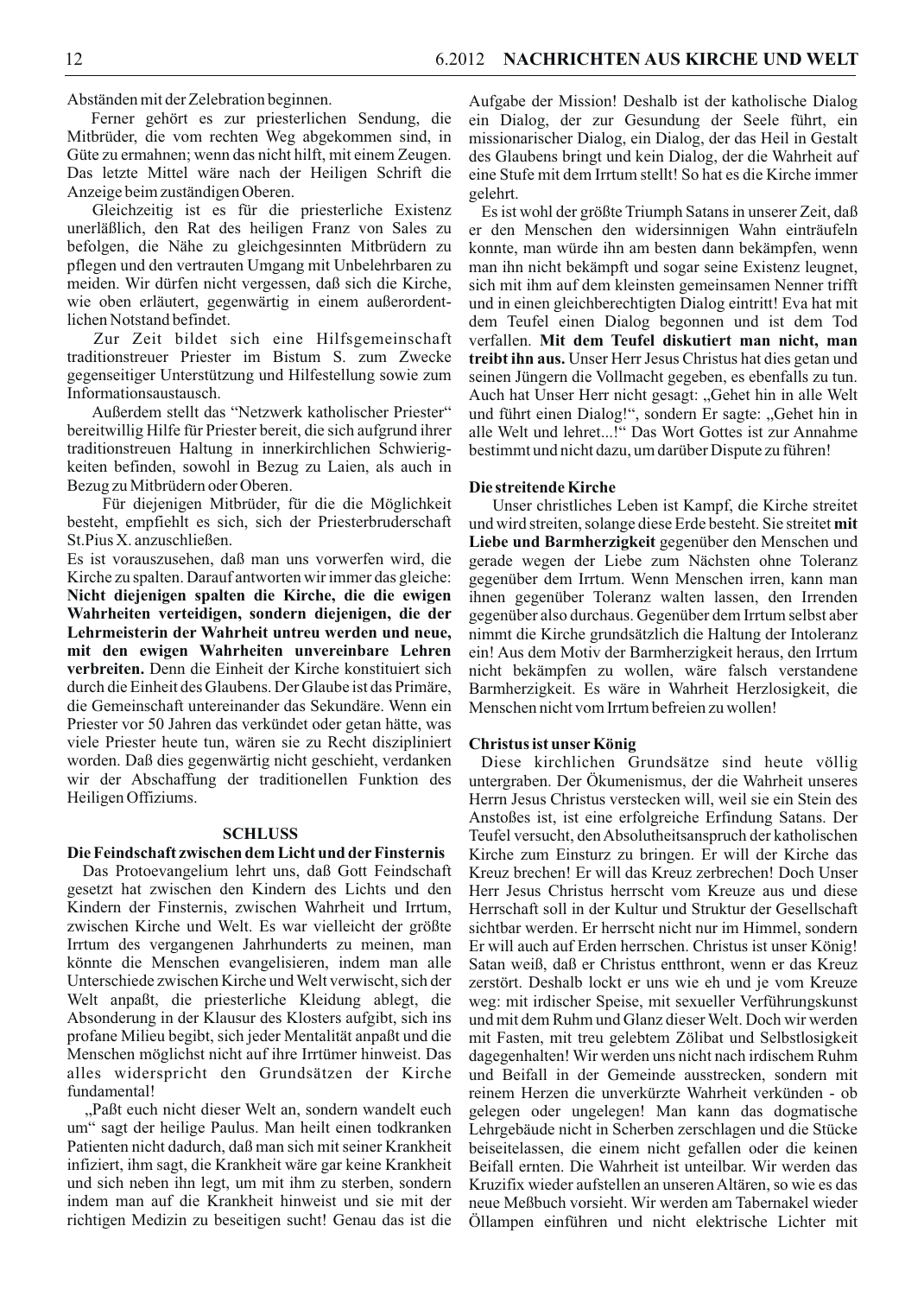Kunststoffschaltern zum Ausknipsen, denn Unseren Herrn kann man nicht abschalten - Er ist ewig, und er ist lebendig wie die Flamme im Dornbusch.

Der Amtsmißbrauch in der Kirche ist Gott ein Greuel und deshalb können wir ihn nicht hinnehmen! Jeder Katholik und umso mehr jeder Priester ist hier verpflichtet zu widerstehen! Tun wir es, halten wir die Wahrheit hoch, halten wir das Kreuz hoch, halten wir Unseren gekreuzigten und auferstandenen Herrn hoch! Das Licht gehört auf den Leuchter und nicht unter den Scheffel!

Halten wir uns an Maria, begeben wir uns unter ihren Schutz, dann kann uns nichts zustoßen! Sie zertritt der Schlange den Kopf und trägt den Sieg davon!

Halten wir uns an das Heilmittel, das sie uns für unsere Zeit ans Herz gelegt hat: den Rosenkranz!

Gott möge unserem Herrn Bischof, allen Priestern und Diakonen und allen Gläubigen unseres Bistums zu Hilfe kommen!

Seien Sie unseres inständigen Gebetes versichert! Gelobt sei Jesus Christus! (Unterschriften)

Anlage (Es folgen einige Beispiele für Mißbräuche und Mißstände, wie sie in der betrffenden Diözese tatsächlich vorgefallen sind, und wie man sie praktisch überall beklagen müßte... (...)

#### \*\*\*

# **Die ANDERE Hierarchie**

(Titel eines brillianten Buches von Univ.Prof. Georg May) Gedanken eines einfachen Unterlaien

#### Die Gremienherrschaft in der Kirche

Die Macht der Gremien und der Räte in der nachkonziliaren Kirche ist weithin an die Stelle der von Gott gegebenen Verantwortung der Hirten getreten. Dem Auftrag Christi gemäß ist es aber die Aufgabe der Hirten, die Kirche zu leiten und die Reinheit des Glaubens zu bewahren. Will heute ein Pfarrer das lehren und tun, was seine Pflicht wäre, was einfach katholisch ist, ergeben sich zumeist Schwierigkeiten mit dem Pfarrgemeinderat. Auf diese Weise sind viele gute katholische Pfarrer vertrieben worden und sind so auch zugrunde gegangen. Ähnliches gilt für den Bischof, der mit einer ganzen Reihe von Räten, Gremien und verschiedenen Oberlaien zu tun hat. Auch das Gremium der Bischofskonferenz, keineswegs göttlichen Rechts, bedrängt heute die gottgewollte Verantwortung des einzelnen Bischofs. Die Priester und auch die Bischöfe mußten lernen, Kompromisse mit dem Zeitgeist zu schließen, ihr Gewissen hintan zu stellen, wenn sie überleben wollten. Der Prozeß setzt sich fort in Richtung Rom. Die Anordnungen Roms, des Papstes, werden - mit kräftiger Unterstützung der Medien zunehmend kritisiert, unterlaufen oder ignoriert, wie z. B. das Verbot der Laienpredigt oder der Auftrag zur Korrektur der falschen Wandlungsworte. Der Papst hat offenbar fallweise sogar Schwierigkeiten, einen einfachen Weihbischof durchzubringen, der den Modernisten nicht genehm ist. Ist das die Demokratisierung der Kirche? Jedenfalls handelt es sich um eine Protestantisierung der Kirche, und es ergibt sich ein Widerspruch zum Bild des von Gott bestellten Hirten des Evangeliums. Die Hirten, Bischöfe und Priester sind weithin gelähmt, und der

Zustand der Kirche ist seit dem Konzil in erschreckender Weise verfallen. Meßbesuch, Beichtpraxis, Priester- und Ordensberufe - das sind nur Hinweise auf den geschwundenen Glauben. Das Salz ist schal geworden...

#### Das 2. Vatikanische Konzil und die Kollegialität

Das II. Vaticanum hat das Räte- und Gremiensystem auf Pfarr-und Diözesanebene nicht eingeführt, dies tat erst das neue Kirchenrecht von 1983. Allerdings gelang den Modernisten, den Vertretern der "Neuen Theologie" auf dem Konzil die Einführung eines neuen gefährlichen Begriffes, der "Kollegialität". Man versuchte den Papst zu entmachten. Er wäre wohl, so sagte man, der Vorsitzende des obersten Gremiums, des Bischofskollegiums, d.h. des Gremiums aller etwa 3000 geweihten Bischöfe; der eigentliche Träger der Macht wäre jedoch das Gremium. Paul VI. hatte damals die Gefahr gerade noch erkannt und mit einer "nota praevia", einer vorausgehenden Erklärung zu diesem Konzilstext das Ärgste verhindert. Während dieser Konzilsdebatten schrieb ein evangelischer Pastor einen Leserbrief an die Salzburger Nachrichten. Die Kollegialität, so meinte er, könne er in der Bibel nicht finden, nur die Brüderlichkeit. Das ist es! Die Brüderlichkeit setzt jedoch einen gemeinsamen Vater voraus, im menschlichen, natürlichen, ebenso wie im göttlichen, übernatürlichen Bereich.

In einem bekümmerten Brief schrieb damals ein Priester, daß die dem Papst geschuldete Liebe kindlicher Natur sei. Die Kollegialität sei für die Liebe zum Papst tödlich, da sie seine Vaterschaft zunichte mache. "Die Vater-Sohn-Beziehung ist eine Beziehung zwischen zwei physisch direkt miteinander verbundenen Personen. Wenn der Papst das Haupt der Kirche nur insofern ist, als er das Haupt des Kollegiums der Bischöfe ist, dann ist der wahre Souverän der Kirche dieses Kollegium, d.h. eine moralische Person .... Die "Kollegialisten" sollen mir sagen: Wer könnte denn je eine moralische Person lieben? Wer könnte je ein Kollegium kindlich lieben und in seinem Herzen denken: das Kollegium ist mein Vater und ich bin sein Sohn?... Und wer könnte je glauben, daß die Vaterschaft Gottes "ex quo omnis paternitas in coelo et in terra nominatur" durch eine kollegiale Entität repräsentiert und versinnbildlicht wird sowie Teilhabe erfährt, gerade in der höheren Ordnung der geschaffenen Dinge, nämlich in seiner Kirche?"

Wir haben diese Stelle aus dem sensationellen und preisgekrönten Buch des römischen Historikers und Vizepräsidenten des italienischen Forschungsrates Roberto de Mattei ausführlich zitiert, denn hier ist der Kern des Problems des unseligen heutigen Gremienunwesens.

Ist nicht die Konzelebration der liturgische Ausdruck der Kollegialität? Tritt nicht auch hier das Kollektiv an die Stelle der Person?

#### Ist Mehrheit gleich Wahrheit?

Dazu kommt noch die heute gängige Irrlehre, die Position der Mehrheit wäre immer die Wahrheit, die Mehrheit hätte immer recht. Was für ein Unfug, immer die Wahrheit von der Mehrheit zu erwarten! Der hl. Bernhard unterschied einmal bei einer strittigen Papstwahl zwischen dem major pars und dem sanior pars, dem größeren Teil der Wähler und dem, gesünderen" Teil.

# Das Exil der Päpste von Avignon (1309-1377)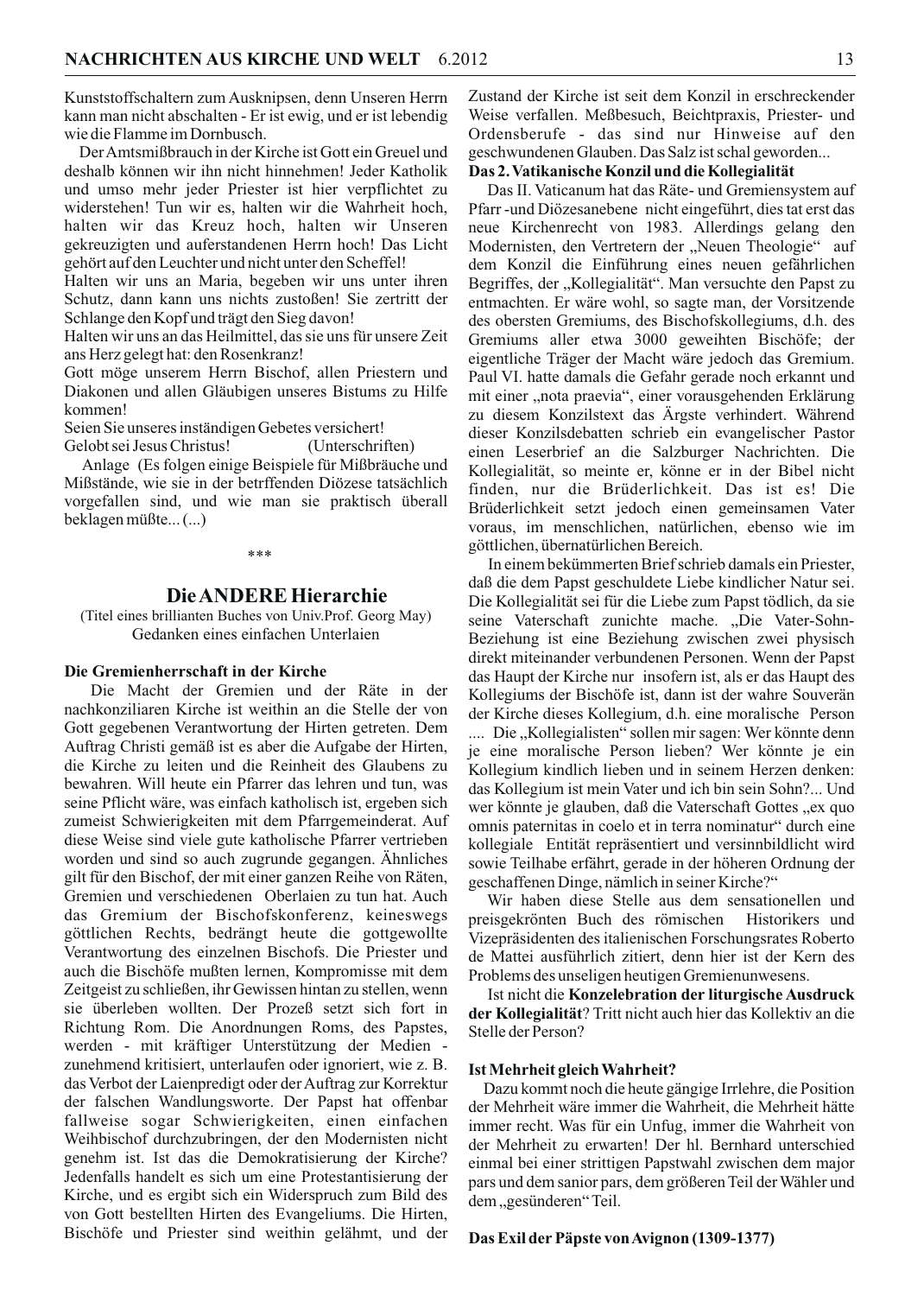#### - ein Bild für unsere Zeit.

Der Papst hatte damals, vor 700 Jahren, Rom verlassen und seine Residenz nach Avignon in Südfrankreich verlegt. Die antike Millionenstadt Rom wurde zur Ruinenstätte und hatte zeitweise nur mehr 7000 Einwohner. Adelsgruppen und Banden kämpften in diesen Ruinen um die Macht. Es folgte die große abendländische Kirchenspaltung mit zeitweise bis zu 3 Päpsten. Ergeben sich hier Parallelen zu unserer heutigen Situation? Sicherlich residiert der Papst heute noch in Rom und nicht im Exil. Inwieweit aber übt er seine, üben die Bischöfe ihren Auftrag, ihre Macht noch aus, bzw. können sie diese noch ausüben? Von Pius XII. stammt das Wort: "An der Sicherheit der apostolischen Führung darf kein Zweifel entstehen"; wie lange schon kann davon nicht mehr die Rede sein! Katharina von Siena, diese großartige Heilige, konnte nach 70 Jahren Exil die Rückkehr der Päpste erreichen. Wen schickt uns Gott heute zu Hilfe?

# Auch die Gesellschaft, der Mensch...

Zugleich mit dem Bild des Hirten wird mit der Gremialisierung auch das Bild des Vaters verdunkelt, ja zerstört. Äbte und Bischöfe sind nicht mehr Hirten auf Lebenszeit, sondern auf Zeit bestellte (gewählte) Funktionäre; und der Papst? Paul VI. sagte noch, ein Vater könne nicht zurücktreten, in Pension gehen ..... Die Zerstörung des Bildes vom Vater verändert zweifellos das Verhältnis des Menschen zu Gott und ebenso das Verhältnis der Menschen untereinander. Wir leben zunehmend in einer vater-mutterlosen und dann auch kinderlosen Gesellschaft. Eine solche Gott-lose Gesellschaft ist zum Tod verurteilt.

# Wahre menschliche Autorität ist nie absolut

Das gilt für die Gesellschaft, für den Staat ebenso wie für ihre Keimzelle, die Familie. Menschliche Autorität ist an das göttliche Gesetz gebunden, sonst zerstört sie sich selbst. Für die Kirche gilt dasselbe. Die Hirten der Kirchen, insbesondere der Papst, haben sich allein am Wort Christi, an der Wahrheit zu orientieren und nicht an Mehrheiten, Medien und Gremien. Jeder Kompromiß zerstört die wahre Autorität.

Weil aber der Beistand des Heiligen Geistes der Kirche für alle Zeiten verheißen ist, ist die beständige Lehre der Kirche ein bindender Maßstab, nicht zuletzt auch für den Papst; er ist nicht absoluter Herr der Kirche.

## Die heilige Überlieferung

Was ist das, die heilige Überlieferung, die hl. Tradition? Welche Bedeutung hat sie für die großen Auseinandersetzungen unserer Zeit? Wie bindet sie auch den Papst? Dies soll Gegenstand eines Beitrages in einer kommenden Folge des Athanasius boten sein.

#### **Unsere Hoffnung.**

Wie und wann können wir auf ein Ende dieser schweren Krise, der einen, heiligen, katholischen und apostolischen Kirche hoffen? Gott weiß es allein. Die Kirchengeschichte zeigt, daß schwere Kirchenkrisen unter 100 Jahren kaum zu finden sind und oft noch weit länger dauern.

Eines aber steht zweifelsfrei fest: Das Ende der

Gremienherrschaft ist eine wesentliche Voraussetzung, daß die Hirten der Kirche ihre Aufgaben als Hirten wieder voll erfüllen können und dies auch tun.

Die Lähmung der Kirche durch das heutige Gremien- und Rätesystem muß ein Ende finden.

Felix Bentz

# **Berichte:**

#### Korrektur einer schlimmen Fälschung

Unter dem Datum des 14. April fordert Papst Benedikt XVI. alle Bischöfe Deutschlands auf, endlich die Verfälschung der Wandlungsworte über den Kelch richtigzustellen und das "für alle" durch das "für viele" zu ersetzen. Schon der Römische Katechismus des Konzils von Trient erklärt den Unterschied und die Gründe dafür im II. Teil, 4. Hauptstück, 24. Kapitel folgendermaßen:

"Aber jene Worte, welche beigefügt sind; , für euch und für viele' sind teils aus Matthäus, teils aus Lukas genommen, von der heiligen Kirche aber, welche vom Heiligen Geist belehrt ist, verbunden worden und dienen dazu, um die Frucht und den Nutzen des Leidens zu verdeutlichen. Denn wenn wir die Kraft desselben betrachten, so muß man sagen, daß der Heiland sein Blut für das Heil aller vergossen hat; wenn wir aber die Frucht, welche die Menschen daraus ziehen, im Auge haben, werden wir leicht einsehen, daß dessen Nutzen nicht allen, sondern nur vielen zuteil werde. Indem er also , für euch' sagte, meinte er damit entweder die Anwesenden oder die Auserkorenen des Judenvolkes, wie die Jünger waren, mit Ausnahme des Judas, mit welchen er redete. Wenn er aber beifügte: , für viele', so wollte er darunter die übrigen Auserwählten aus den Juden und Heiden verstanden wissen. Es ist also mit Recht geschehen, daß nicht gesagt wurde , für alle', da hier bloß von den Früchten des Leidens die Rede war, welches doch nur den Auserwählten die Frucht des Heiles gebracht hat."  $P$   $F$ 

#### Ein ungehorsamer Kardinal - und ein Skandal.

Unseren Lesern sind die Vorgänge in der Pfarrei Stützenhofen (Niederösterreich) wohl inzwischen weitgehend bekannt. Zwei junge Männer leben in einer "eingetragenen Partnerschaft". Einer davon wird in den Pfarrgemeinderat, und zwar zum Obmann, gewählt. Der Pfarrer kann - korrekterweise - nicht zustimmen. Erzbischof Kardinal Schönborn bestätigt diese Haltung des Pfarrers zunächst telefonisch. Nach einem Mittagessen, zu dem der Kardinal die zwei Männer geladen hatte, erklärt er sich sehr beeindruckt von dem Kandidaten (gläubig, engagiert, bescheiden, liebenswürdig) und er stimmte der Wahl zum Pfarrgemeinderat(sobmann) zu.

Dies ist wohl ein einmaliger Vorgang in der Kirchengeschichte, und es ist ein Skandal ersten Ranges. Nicht zu Unrecht wird hier von den Kräften und Mächten am anderen Ufer ein Durchbruch erwartet. Am Ende würden dann gleichgeschlechtliche Pärchen in kirchlichen Gebäuden Pfarrer spielen, auf Kosten der Kirchensteuerzahler, wie dies im protestantischen Raum schon verbreitet ist.

Da ist von Menschlichkeit und Barmherzigkeit die Rede.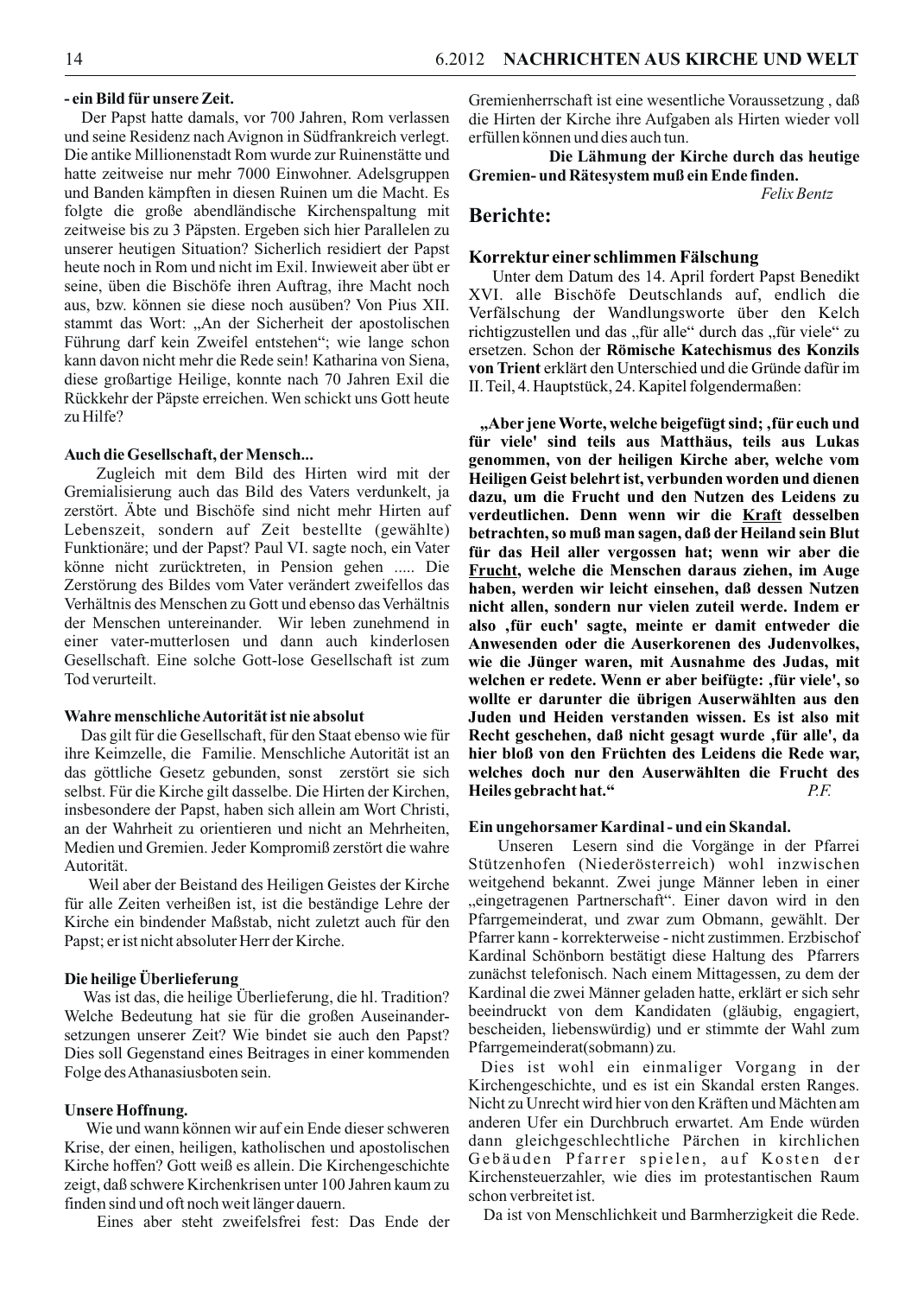Wie unmenschlich und unbarmherzig ist es, aus Feigheit die Betroffenen - und viele andere - in Unkenntnis über die Wahrheit zu lassen. Untersuchungen haben erschreckende Zusammenhänge ergeben. Praktizierende Homosexuelle haben eine statistisch verkürzte Lebenszeit von 32 Jahren! Bekannt ist der besondere Zusammenhang mit Aids, Syphilis ist 14 mal häufiger, Hepatitis 8 mal, Selbstmord bei Männern 25 mal, bei Frauen 43 mal etc.) Erschreckend auch der Zusammenhang homosexueller Praktiken mit Kinderschändung, Depression, Drogen und Alkoholmißbrauch. Erschreckend ist auch der häufige "Partner"-Wechsel. Das Amsterdamer "Gesundheitszentrum" stellt in einer Studie von Dr. Maria Xiridon fest, daß Homosexuelle durchschnittlich nur 18 Monate "verpartnert" bleiben. In dieser Zeit haben sie außerdem im Schnitt 12 vorübergehende Neben-Beziehungen. Alle Ziffern sind durch Untersuchungen und wissenschaftliche Unterlagen exakt belegt. Die Belegstellen der wissenschaftlichen Unterlagen können auf Wunsch zugesandt werden.

Wohlgemerkt, die Lehre der Kirche verlangt Achtung vor einem Menschen, der trotz ungeordneter Neigung darum ringt, Gottes Willen zu leben. Dies gilt für jede menschliche Schwäche.

Die wahre Barmherzigkeit verschweigt jedoch nicht die Wahrheit, zumindest nicht aus Feigheit. Die Hl. Schrift des Alten und des Neuen Testamentes läßt nicht den geringsten Zweifel in diesen Dingen. Erfahrene Psychotherapeuten wie Prof. van den Aardweg, Christa Meves (für Jugendliche) sprechen von einer Sexualneurose, auch von einem Suchtverhalten, das durchaus Heilungschancen hat, namentlich, wenn der Betroffene frühzeitig Hilfe erfährt und wenn er erkennt und will. Der Purpur eines Kardinals soll auf die Bereitschaft zum Martyrium hinweisen. Wenn es sein muß, sollte Eminenz auch bereit sein, für den Glauben und zum Schutz der anvertrauten Seelen, das Blut zu vergießen. Der Purpur ist nicht als Hutschmuck gedacht.

Nun ist Rom am Zug. Für einen einfachen Christen bleibt das Ganze allemal - ein Skandal.  $E.B.$ 

# **Unmoralischer Druck**

#### auf katholische Einrichtungen wächst.

(Quelle: LifeSiteNews vom 4. April 2012). In den katholischen Schulen Ontarios (Toronto/Canada) wird es in Zukunft nicht mehr erlaubt sein, gelebte Homosexualität als "schlimme Verirrung" zu bezeichnen. "Sagen Sie das nie wieder", tadelte der kanadische Minister, Glen Murray, die katholischen Bischöfe der Diözesen Ontarios. Der bekennende Homosexuelle, zuständig für "Training, Colleges and Universities", bekräftigte seine Mahnung mit einem Gegenargument. Es wäre ihm schließlich auch nicht erlaubt, den Katholiken oder anderen Christen, den Muslimen oder Juden zu sagen, daß das was in ihren Familien in der Beziehung von Mann und Frau vor sich gehe eine "schlimme Verirrung" (inherently depraved) sei. Der Minister sieht offensichtlich keinen Unterschied mehr zwischen der Ehe von Mann und Frau und homosexuellen (eheähnlichen) Verbindungen.

Ein Vertreter der "Campaign Life Catholics" bezeichnet das Vorgehen des Ministers als eine Kriegserklärung an die katholische Kirche und an alle, die noch traditionelle moralische Werte hochhalten wollen. Die Regierung jedoch

will - trotz massivem Protest der Eltern - per Gesetz verlangen, daß alle Schulen sogenannte Clubs für homosexuelle Studenten gründen, die dann unter Namen wie "Schwule Allianz" oder ähnlichen Formulierungen laufen sollen. Damit soll die Normalisierung und Akzeptanz der Homosexualität gefördert und die Jugend in einem den Kontinent übergreifenden Netzwerk verbunden werden.

Der kanadische Premierminister Dalton Mc Guintry, der sich selbst als Katholik bezeichnet, faßt ins Auge, daß bis zum Jahr 2013 alle Lehrer der Provinz sowohl in katholischen wie auch in den öffentlichen Schulen in Zukunft spezielle Kurse in sexueller Orientierung und Gender Mainstreaming durchlaufen müssen, denn es sei ihm bewußt, daß die Einstellung gegenüber Homosexualität zu Hause beginnen müsse.

Was in Kanada mittels staatlichen Drucks und unter Protest katholischer Bischöfe durchgezogen werden soll, läuft in Österreich im Namen der "Toleranz" unter der Federführung des Wiener Erzbischofs, der einen in einer "eingetragenen Partnerschaft" lebenden Homosexuellen als Pfarrgemeinderat bestätigt hat.  $I$  Th

# Ein erschütternder Tatsachenbericht - ein Geschehen vom letzten Hl. Abend (Weihnachten 2011)

Seit einiger Zeit besucht eine Dame den Gottesdienst in einer Kapelle der Priesterbruderschaft St. Pius X. in Deutschland. Unter ihren Kindern ist eine Ordensfrau, Zisterzienserin, die von ihren Oberen vor wenigen Monaten nach Nigeria gesandt worden ist, um dort bei der Gründung eines Klosters mitzuwirken. Am Heiligen Abend 2011 drangen fanatische Muslime in den Gottesdienst ein und wollten den Pfarrer erschießen. Die Schwester stellte sich schützend vor ihn und wurde daraufhin an seiner Stelle erschossen. Die Mutter reiste zum Begräbnis ihrer Tochter nach Nigeria. Nach zwei Wochen war der Leichnam der Ordensschwester noch unversehrt und strömte Weihrauchgeruch aus. Der muslimische Bürgermeister des Ortes entschuldigte sich, worauf ihm die Mutter antwortete, daß wir Christen verzeihen, während es im Islam kein Verzeihen gibt.

Dieselbe Mutter hatte noch einen Sohn in den USA, der sich einem buddhistischen Zirkel angeschlossen hatte. Sie drängte ihn, diesen zu verlassen, sandte ihm ein Kruzifix, das er in seiner Wohnung aufstellte und betete für ihn die Novene zur Unbefleckten Empfängnis. Mitte Dezember teilte er ihr am Telefon mit, er habe die Buddhisten verlassen. Am Heiligen Abend besuchte ihn eine Gruppe von diesen und forderte ihn auf, in ihre Reihen zurückzukehren. Als er sich weigerte, wollten sie ihn zwingen, auf das zu Boden geworfene Kreuz zu treten. Stattdessen küßte er es. Darauf erschossen sie ihn. So haben am selben Tag, und dazu noch am Heiligen Abend, zwei Kinder dieser Frau das Martyrium erlitten.

Das Blut der Märtyrer ist der Same für neue Christen, hieß es in der Urkirche, und heute ist es wohl nicht anders. Die Reinigung und Erneuerung der Kirche wird ihre Opfer kosten und vielleicht eben auch die eine oder andere Hingabe des Lebens.  $P.F.$